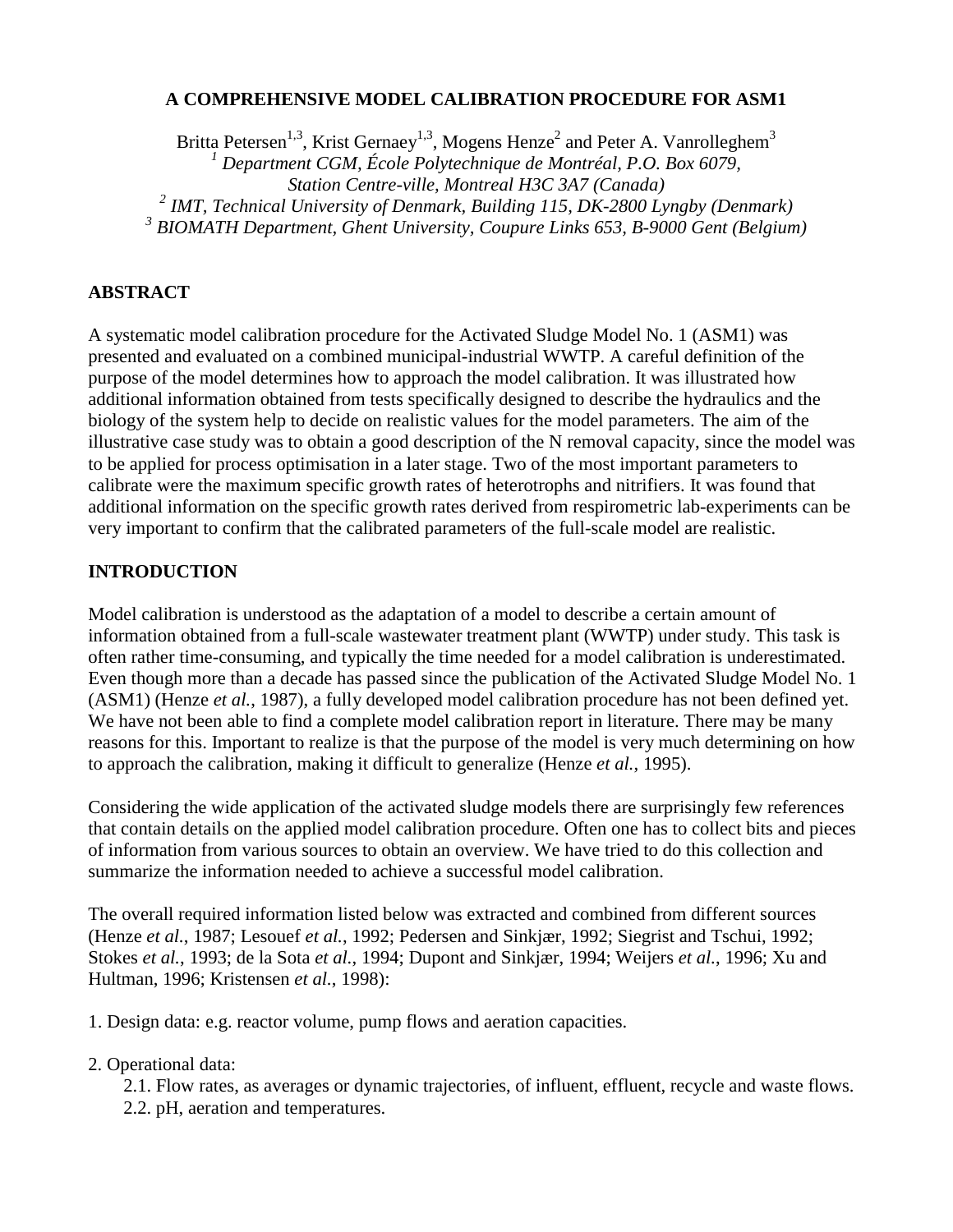- 3. Characterisation for the hydraulic model, e.g. the results of tracer tests.
- 4. Characterisation for the settler model: e.g. zone settling velocities at different sludge concentrations.
- 5. Characterisation for the biological model, ASM1, of:
	- 5.1. Wastewater concentrations of full-scale WWTP influent and effluent (as well as some
	- intermediate streams between the WWTP's unit processes).
	- 5.2. Sludge composition: e.g. SS, VSS, COD, nitrogen and/or phosphorus content.
	- 5.3. Reaction kinetics: e.g. growth and decay rates.
	- 5.4. Reaction stoichiometry: e.g. yield factors.

The required quality and quantity of information will depend very much on the purpose of the model. In case the model is to be used for educational purposes, for comparison of design alternatives for nonexisting plants or in other situations where qualitative comparisons are sufficient, the default parameter values defined by Henze *et al.* (1987) can be applied. However, if the calibrated model is to be used for process performance evaluation and optimisation, it may be necessary to have a more accurate description of the actual processes under study. This especially applies for models of plants that treat industrial wastewater.

The information needed for the characterization of the biological model, listed in point 5 above, can basically be gathered from three sources:

- 1. Default values from literature.
- 2. Full-scale plant data.
- 2.1. Average or dynamic data from grab or time/flow proportional samples.
- 2.2. Conventional mass balances of the full-scale data.
- 2.3. On-line data.
- 2.4. Measurements in reactors to characterize process dynamics (mainly relevant for sequencing batch reactors (SBR's) and other alternating systems).
- 3. Information obtained from different kinds of lab-scale experiments with wastewater and activated sludge from the full-scale plant under study.

Depending on the intended use of the model, a choice will have to be made on the information source to be tapped from. Furthermore, the purpose will decide to which level the model has to be calibrated, since the quality of the desired model predictions will depend strongly on the quality of the calibration.

# **PROPOSED CALIBRATION PROCEDURE**

From the above we have devized an overall model calibration procedure that is summarized in Figure 1. It should be stressed that, depending on the purpose, not all steps in the proposed model calibration procedure may have to be taken.

Steps 1-5 correspond to the initial phase of collection of the different information sources. In general design (1) and operational (2) data are always needed for a model calibration. E.g. the flow and load variations are important in the design of measuring campaigns for hydraulic, sludge settling and biological characterization of the full-scale WWTP. The hydraulics (3) are typically characterized via tracer tests at the full-scale installation (De Clercq *et al.*, 1999). The settling characteristics (4) can be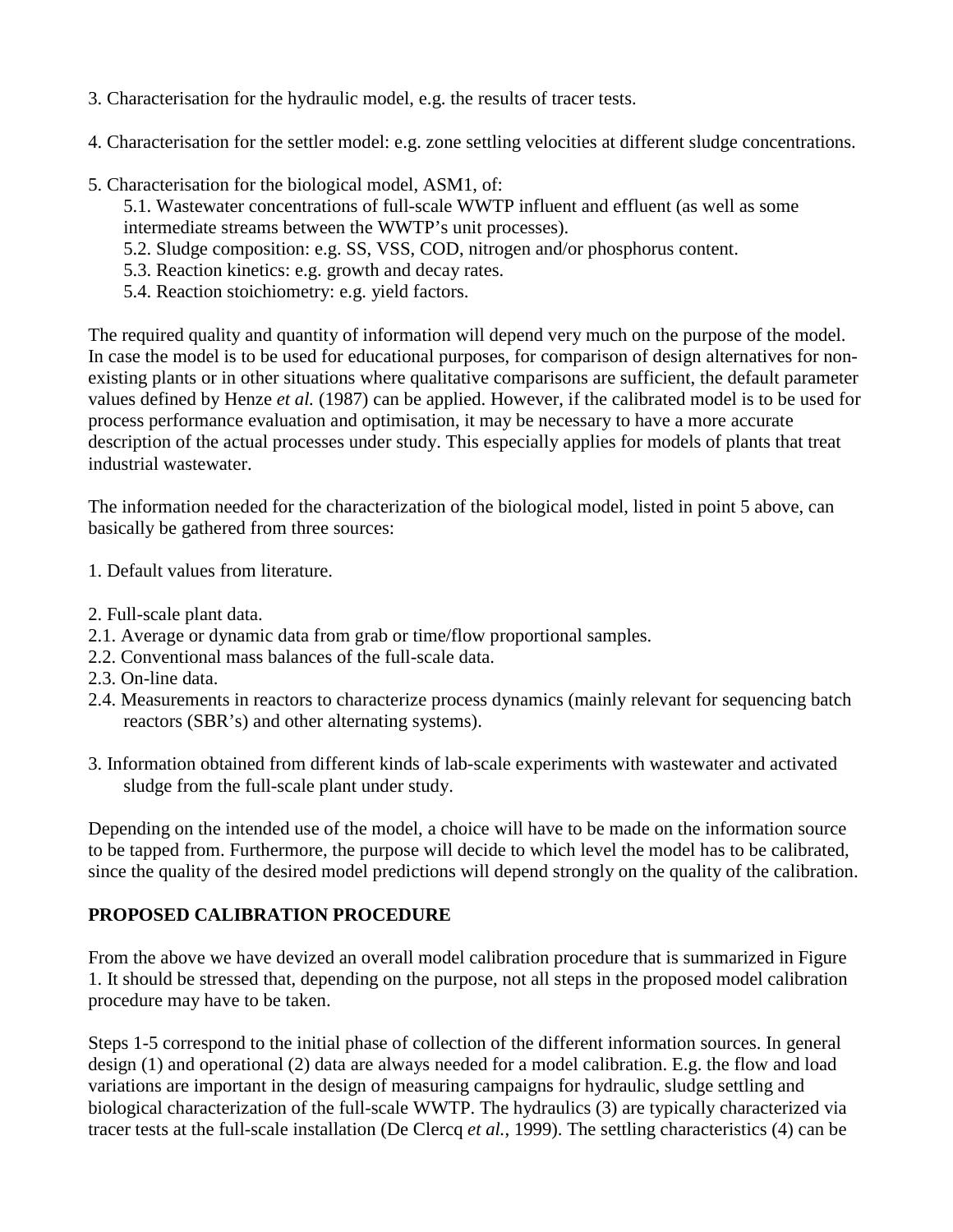characterized via on-line or lab-scale settling tests (Vanderhasselt *et al.*, 1999). Finally, the biology can be characterized via different information sources, as indicated above. A review of the information that can be gained from different kinds of lab-scale experiments is presented in detail elsewhere (Petersen *et al.*, 2001).



**Figure 1. Schematic overview of the different steps in the proposed activated sludge model calibration procedure**

Basically steps 6-10 concern different calibration levels. The calibration of the hydraulic model via tracer test results, and the settler model calibration via results from sludge settling tests are steps 6 and 7 respectively. Typically, a first level of calibration of the biological component (e.g. ASM) is a simple steady state model calibration step (8). In this phase of the model calibration the different reactors in the treatment plant are each represented, for instance, by an ideal, perfectly mixed tank, resulting in a simple treatment plant configuration. Data obtained from the full-scale WWTP are averaged, thereby assuming that this average represents a steady state, and the model is calibrated to fit to average effluent and sludge waste data. Typically, the calibration of the ASM and the settler are linked together, since the aim is most often to describe the final effluent quality. Moreover, the recycle from the settler has an influence on the activated sludge system. Thus, at this stage, there may be an interaction between the steady state calibration and the settler model calibration, indicated with the double arrow in Figure 1. Finally, the characterization of wastewater components may be adjusted according to the calibration of the full-scale model, indicated with the double arrow between (8) and (5) in Figure 1.

The next step in the calibration procedure is a steady state model calibration in which this time the hydraulic model is included (9). In general, with a steady state model calibration, only parameters affecting the long-term behaviour of the WWTP can be determined, i.e. the yields (e.g.  $Y_H$ ), the fraction of inerts produced in decay  $f_p$ , decay rates (e.g.  $b_H$ ) and the influent inert fraction  $X_I$ . A steady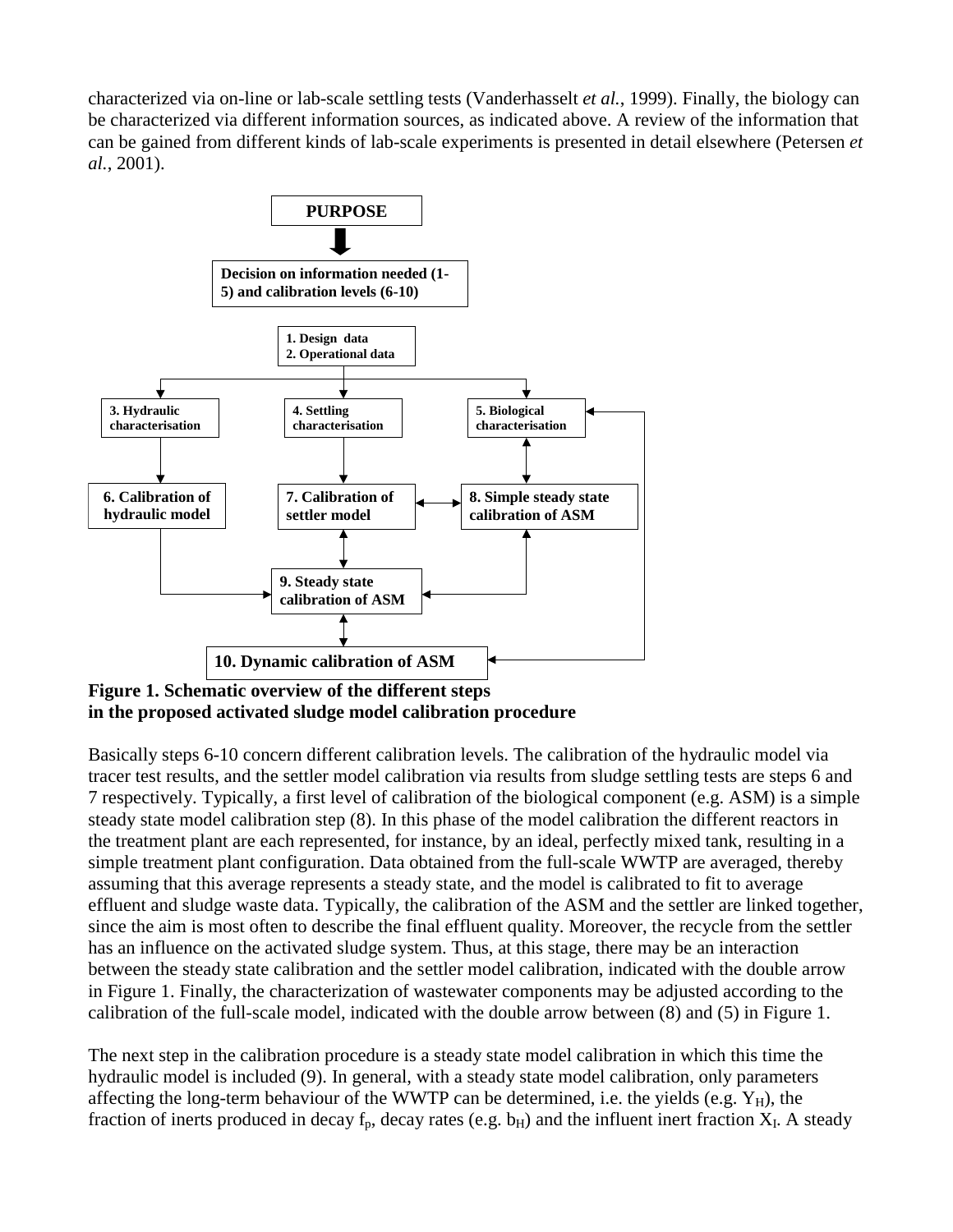state calibration is also very useful for (i) the determination of the initial conditions of the state variables of the model prior to a dynamic model calibration and (ii) for the initiation of a first parameter estimation.

If it is the aim to describe and predict more short-term and dynamic situations, a model calibration to dynamic data will be needed since such data contain more information than steady state data, especially on fast dynamic behaviour. The important point in model calibration based on dynamic data is to obtain a more reliable estimation of the maximum specific growth rates  $\mu_{\text{maxH}}$  and  $\mu_{\text{maxA}}$ , which are the most important parameters in predicting dynamic situations.

# **MEASUREMENT CAMPAIGNS: SOME GUIDELINES**

At WWTP's data are most often collected routinely with a daily or weekly sampling frequency. This sampling frequency may, however, not be high enough, and for more accurate modeling it may therefore be required to run special measuring campaigns. The sampling frequencies should be chosen in relation to the time constants (related to the time frame over which variables change) of the process and influent variations. For instance, one of the important time constants of the process is the hydraulic retention time. Various lengths of measuring campaigns are recorded in literature. Ideally, one should choose to sample about five times faster than the hydraulic retention time and have a test duration of 3 - 4 times this key time constant (Ljung, 1987). However, since measurements on full-scale WWTP's are relatively expensive these recommendations may not always be completely fulfilled.

Data from the full-scale installation alone may be insufficient for a dynamic model calibration since the reaction kinetics can not be readily obtained from such data, except for specific designs like SBR's and alternating systems (Vanrolleghem and Coen, 1995). For a dynamic model calibration on a full-scale WWTP the modeller is therefore typically aiming at combining more information rich results derived from lab-scale experiments (carried out with sludge and wastewater from the full-scale installation) with data obtained from measuring campaigns on the WWTP under study (Dupont and Sinkjær, 1994; Xu and Hultman, 1996; Kristensen *et al.*, 1998).

# **CASE STUDY**

In this paper the calibration procedure presented in Figure 1 is concretized for the combined municipalindustrial activated sludge WWTP of Zele, Belgium (Figure 2). Despite a step-wise renovation process with the aim of complying with the Flemish effluent standard for total N (15 mg N/l as yearly average), the effluent total N concentration remained too high. For the period January 1997 - November 1998 an average total N concentration of 19.6 mg/l was calculated (average of 53 effluent samples). The absence of a denitrification compartment in the WWTP is believed to be the main reason for the high effluent total N concentrations. In view of this, a modeling study was initiated, the purpose of which was to obtain a good description of the nitrogen removal process and its limitations. The model was to be applied for process optimization of the nitrogen removal, results of which have been reported by Gernaey *et al.* (2000).

# The plant

Figure 2 gives a schematic overview of the process layout of the Zele WWTP with a design capacity of 50000 IE. Important for the sequel is that the influent of the WWTP is a mixture of 40 % household and 60 % industrial wastewater (slaughterhouses, industrial laundry, textile cleaning, textile painting etc.). The influent is divided over two parallel rectangular primary clarifiers after the pretreatment step. The activated sludge tank consists of one plug flow aeration tank that is divided into 6 lanes of about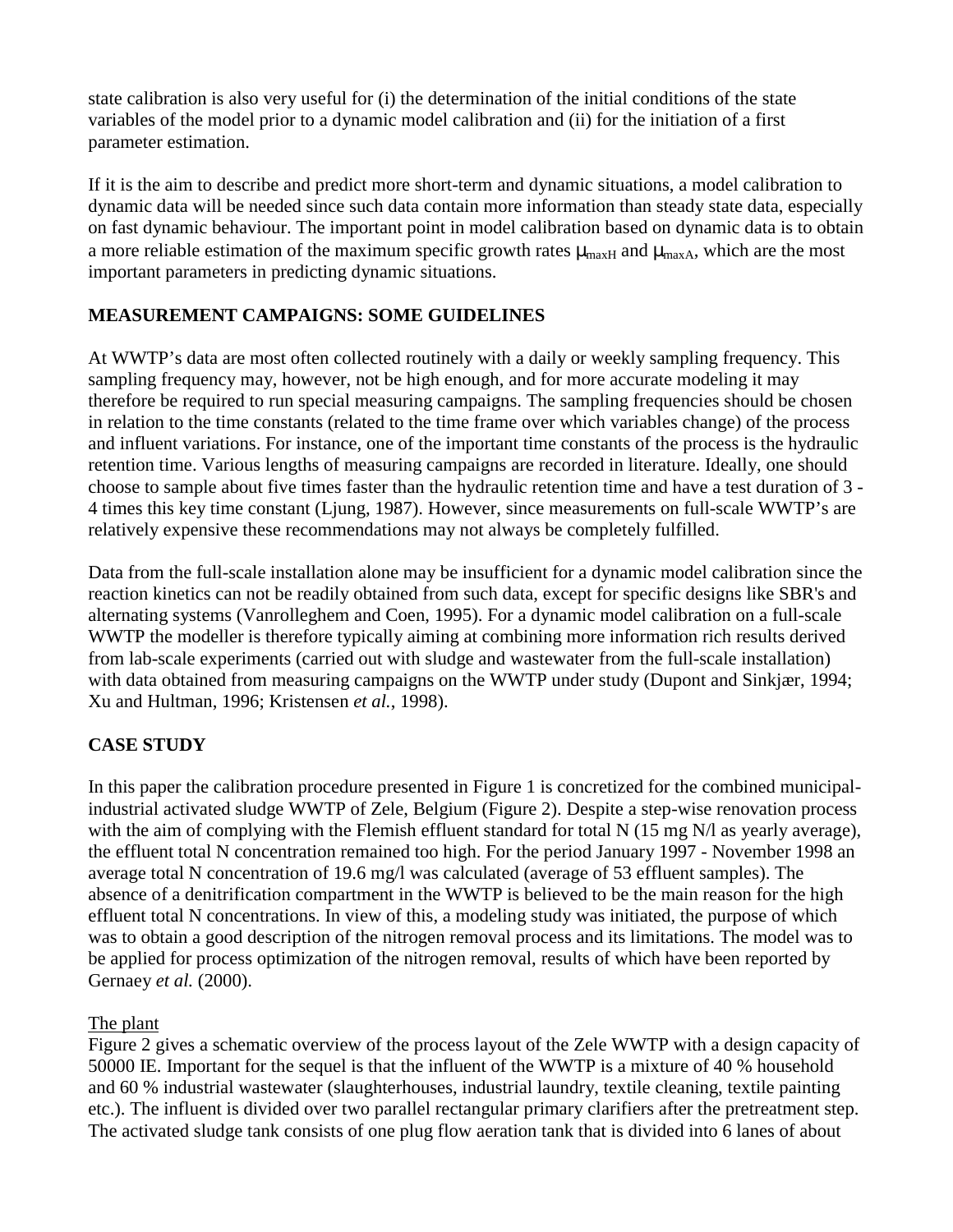400 m<sup>3</sup> each. The mixed liquor flows to two secondary clarifiers (diameter 33 m and volume 2050 m<sup>3</sup>) through an open aerated channel of about  $200 \text{ m}^3$ . The underflow from the secondary clarifier flows back to the aeration tank through an aerated sludge recycle channel with a volume of 400  $m^3$ .



**Figure 2. Schematic overview of the process layout of the Zele wastewater treatment plant (PC = primary clarifier; SC = secondary clarifier)**

### Calibration strategy

When the purpose of the model is known, the necessary information set and calibration strategy are defined. A tracer test was carried out first, to have an adequate description of the hydraulic flow pattern. The sludge at the Zele WWTP is settling reasonably well, and it was therefore found adequate to describe the settler with a simple point-settler model. Hence, no specific tests had to be carried out to characterize the settling properties, and step 4 of the calibration procedure (see Figure 1) could be eliminated. With respect to the wastewater characterisation an intensive measuring campaign was designed to obtain sufficient dynamic data. The variation in readily biodegradable organic substrate was characterized, since the model was to be applied later on for optimisation of N removal. The chemical composition of the sludge was analyzed to support the calibration of the sludge balance. Moreover, lab-scale experiments were planned for the determination of the sludge kinetics related to nitrification and COD degradation, and a decay experiment was carried out to support the description of biomass decay in the treatment plant. No specific experiments were carried out for the determination of stoichiometric coefficients. It was finally investigated whether the calibrated model could be reduced, allowing to increase simulation speed while maintaining the accuracy of the full model.

### Measuring Campaign

In November 1998 an intensive measuring campaign was carried out. To test the carefully planned strategy, a 1-day test campaign was done some time before, as was a tracer test that allowed to identify the hydraulic characteristics of the plant. The "dry run" test campaign allowed to evaluate whether the planned measurement frequency of one sample every two hours was high enough to observe the dynamics, and to check if the installed measuring/sampling equipment worked properly. Only afterwards a detailed one-week measuring campaign was carried out.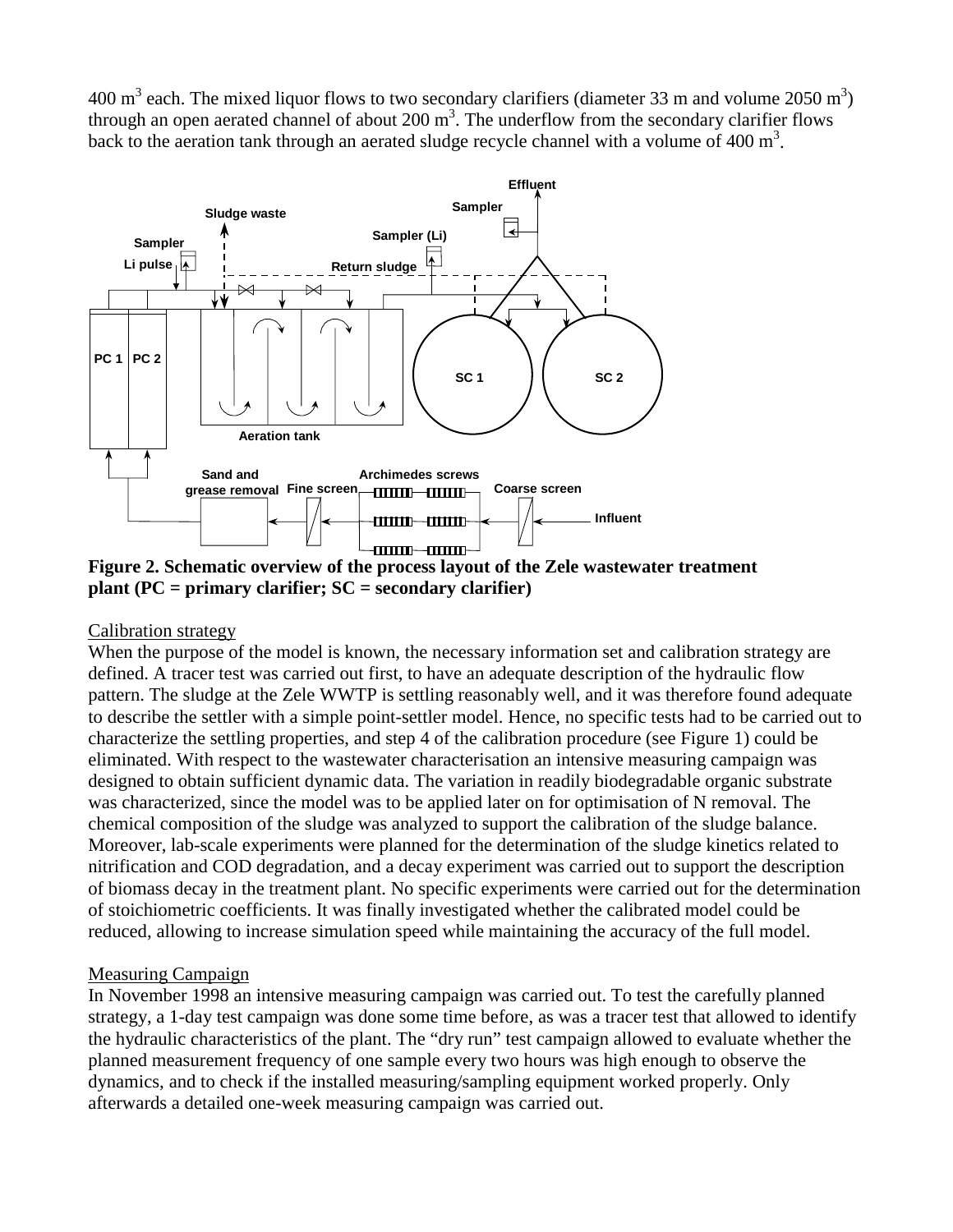Two automatic samplers with built-in refrigerator  $(4^{\circ}C)$  were installed on the treatment plant. Time proportional samples (100 ml every 6 minutes) were taken every second hour on the effluent of the primary clarifier (= influent to activated sludge tank) and on the effluent of the secondary clarifier (see Figure 2). The influent samples were analyzed for the following parameters via standard methods: Suspended solids (SS), ammonium nitrogen (NH4-N), total Kjeldahl nitrogen (TKN), total and soluble chemical oxygen demand (CODtot and CODsol). The effluent samples were analyzed for SS, NH4-N, nitrate nitrogen ( $NO<sub>3</sub>-N$ ), nitrite nitrogen ( $NO<sub>2</sub>-N$ ), CODtot and CODsol. In addition, mixed liquor and return sludge were sampled at regular times (once or twice per day) to measure the COD, TKN, SS and volatile suspended solids (VSS) content of the sludge.

Effluent flow data were collected with a data logger that was temporarily connected to the effluent flow sensor. Sludge waste flows were obtained from treatment plant operation logbooks. Temperature and pH of the activated sludge in the aeration tank were measured daily.

Respirometric lab-scale experiments with wastewater and activated sludge were carried out during the measuring campaign. Experiments were performed in a RODTOX (Vanrolleghem *et al.*, 1994) and hybrid respirometer (Gernaey *et al.*, 2001). As mentioned, the purpose of these experiments were two fold, i.e. wastewater and sludge kinetic characterisation.

# **STEP 1-2: DESIGN AND OPERATIONAL DATA**

In the description of the plant above, the most important design data have been mentioned. Table 1 lists the operational data as they were observed during the intensive measuring campaign conducted at the plant.



**Figure 3. Flow rates during the measuring campaign: 2 hour average influent flow rates were collected at the treatment plant. Settler underflow rates are obtained as 0.55 \* influent flow (proportional recycle flow controller). The discontinuous waste flow rates were obtained from treatment plant operation logbook data.**

As can be seen from Figure 3, the data contain a rain event on the first day. Key parameters reported in Table 1 were therefore calculated both including and excluding the data obtained during the rain event. The data show that the daily COD load, and thereby the sludge load, increased significantly during the rain period. Although the sludge age seems low for a nitrifying WWTP, it is the experience at the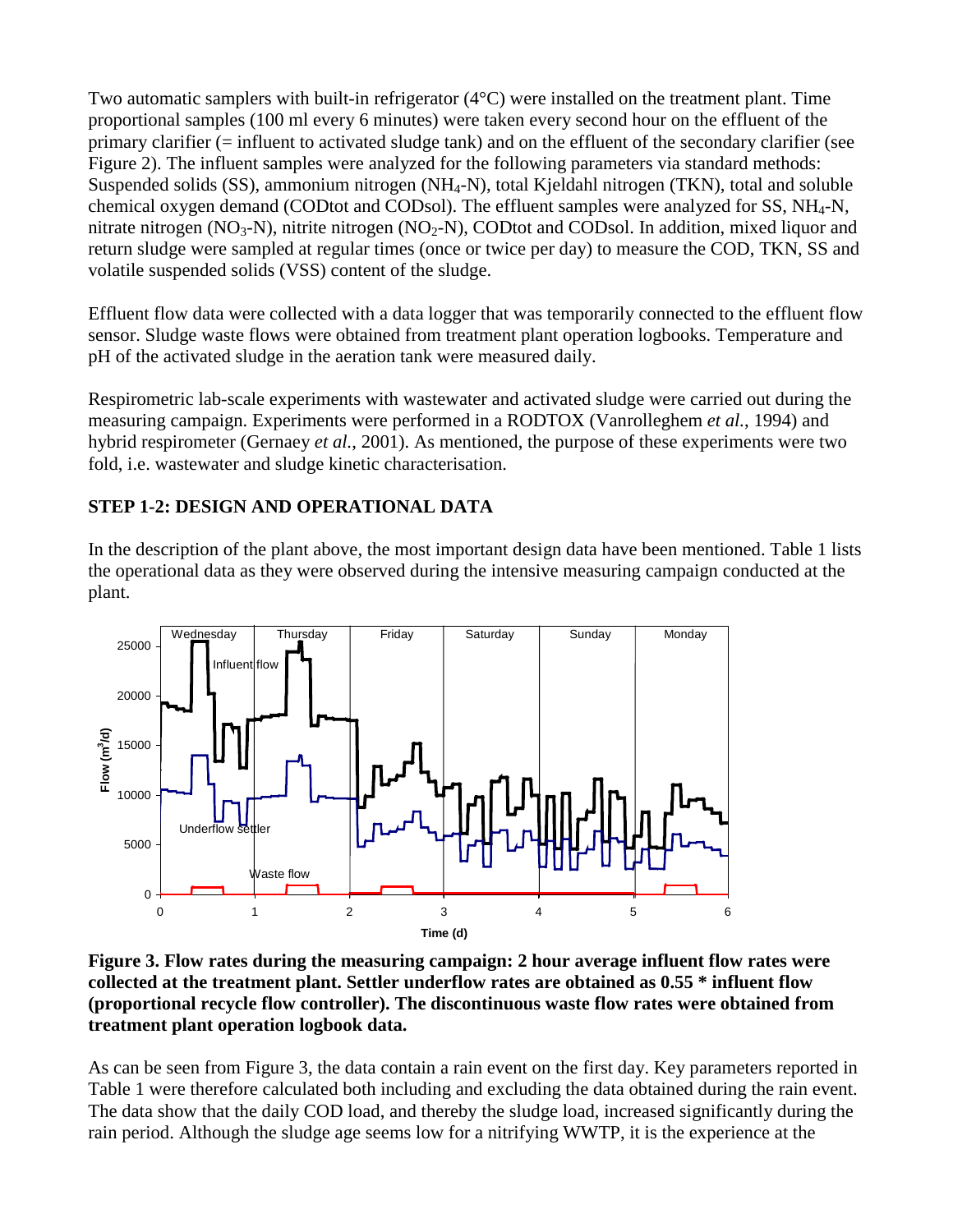WWTP that it is difficult to maintain a higher sludge age during winter due to a decrease in sludge settleability and a concomitant risk for sludge wash-out. The observed yield is also slightly higher than expected (Henze *et al.*, 1997).

| Variable                     | Unit           | Value               | Value               |
|------------------------------|----------------|---------------------|---------------------|
|                              |                | (incl. rain period) | (excl. rain period) |
| Influent flow average        | $m^3/d$        | 12559               | 10255               |
| Waste flow average           | $m^3/d$        | 248                 | 241                 |
| Temperature                  | ${}^{0}C$      | 10.5                | 10.5                |
| PH                           |                | 7.2                 | 7.2                 |
| Sludge concentration average | $g$ SS/1       | 4.0                 | 3.9                 |
| COD load                     | kg COD/d       | 5607                | 3730                |
| TKN load                     | kg TKN/d       | 342                 | 258                 |
| Sludge load                  | kg COD/kg SS.d | 0.48                | 0.32                |
| Sludge production            | $kg$ SS/d      | 2394                | 2300                |
| Sludge age                   | d              | 6.2                 | 8.6                 |
| Observed yield               | kg SS/kg COD   | 0.42                | 0.62                |
|                              |                |                     |                     |

**Table 1. Operational data of the Zele WWTP obtained during the intensive measuring campaign**

\*See also Table 2

# **STEPS 3 AND 6: CHARACTERISATION AND CALIBRATION OF HYDRAULICS**

A tracer test was carried out with lithium chloride (LiCl) to characterize the hydraulics of the activated sludge tank. The tracer was added as a pulse at the beginning of the aeration tank (indicated on Figure 2). During the test mixed liquor samples were taken at the point where the activated sludge flows over into the secondary clarifiers (see Figure 2). The sampling frequency took into account the worst case scenario (with respect to obtaining detectable Li concentrations) of an ideally mixed situation, although the expectation in view of the design was plug-flow mixing behaviour. Thus, frequent sampling (one sample every 5 to 10 minutes) was undertaken for 0 - 1.5 times the hydraulic retention time.

Figure 4 shows the pulse response obtained. A sharp peak was recorded with a maximum tracer concentration after a retention time of 0.1 d with a second, smaller peak after approximately 0.27 d. This secondary peak is due to tracer being recycled internally in the treatment plant with the sludge recycle.

After normalising the data, a simple data interpretation was applied first. The N tanks-in-series pulse response equation,

$$
C_{Nt} = \frac{N}{(N-1)!} * (N * \theta_t)^{(N-1)} * e^{(-N\theta_t)}
$$

was fitted via the solver function in MSExcel and  $N = 19$  was found to give the best fit. This simple approach however assumes constant flow rate and, thus, does not include flow variations that occur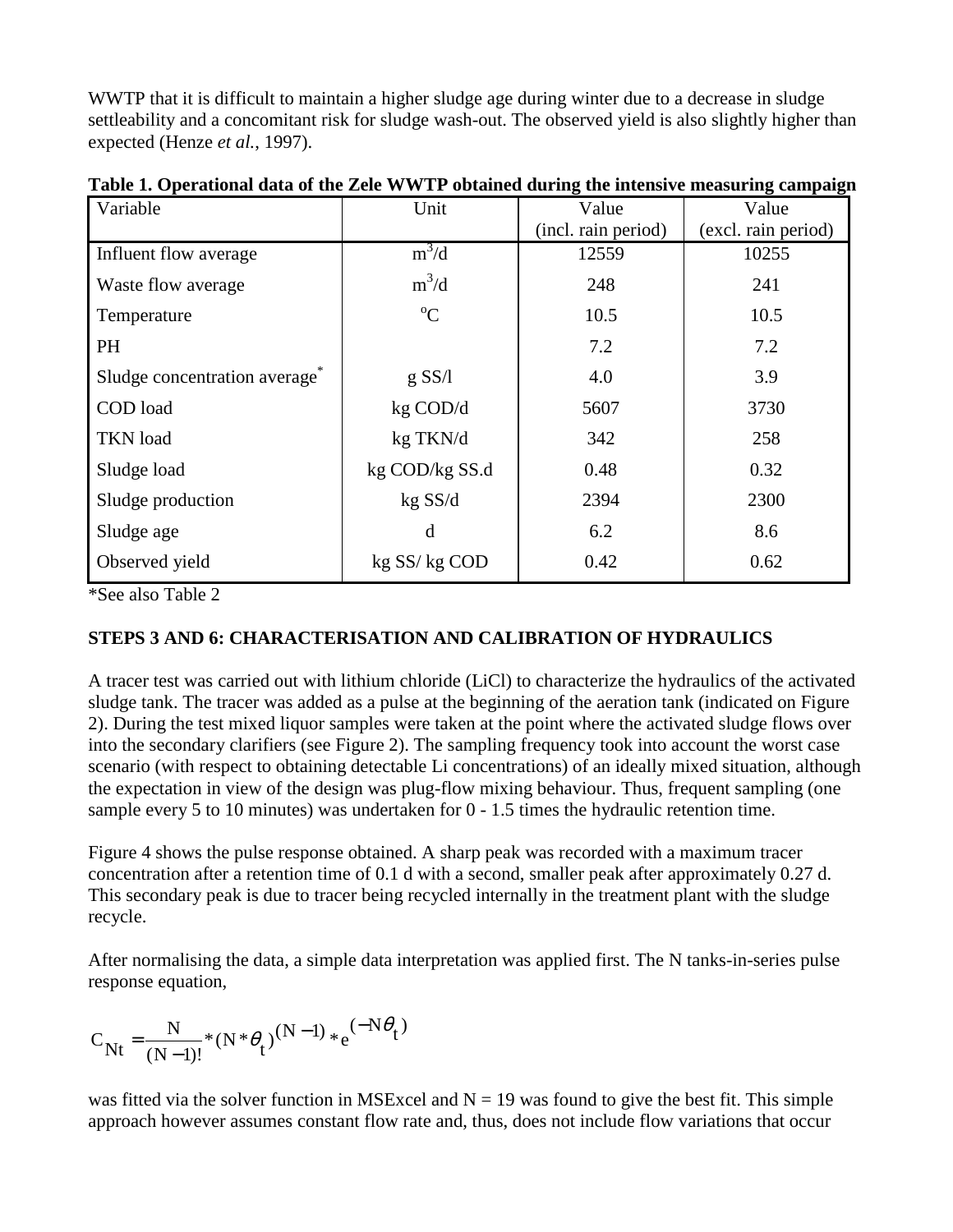during a tracer test. Moreover, the sludge recycle (including the tracer that is recycled via the underflow of the settlers, e.g. leading to the second peak after 0.27 d in Figure 4) and the residence time of the recycle liquid flow in the secondary clarifiers are not considered in this simplified approach.



**Figure 4. Tracer test results at the Zele WWTP, together with the best model fit**

To obtain a better hydraulic description different configurations were simulated in the WEST modelling and simulation environment (Hemmis NV, Kortrijk, Belgium, www.hemmis.com). The value of  $N = 19$  obtained from the simple data interpretation was used as a starting point for this more detailed model-based interpretation. The resulting plant configuration that gave the best description of the tracer test data consisted of (i) 24 tanks in series (6 lanes, each consisting of 4 tanks in series, where each tank has a volume of 100 m<sup>3</sup>) describing the activated sludge reactors, (ii) two 100 m<sup>3</sup> tanks to describe the sludge channel between aeration tank and secondary clarifiers, (iii) an ideal point-settler with a "buffer tank" of  $1000 \text{ m}^3$  to represent the residence time for the liquid that is recycled through the settler underflow, (iv) a lane of 5 tanks (80  $m^3$  each) describing the recycle channel between the secondary clarifiers and the aeration tank. The resulting hydraulic scheme is illustrated in Figure 5 in the process configuration for the dynamic model.



**Figure 5. Implementation of the Zele wastewater treatment plant in the WEST simulator**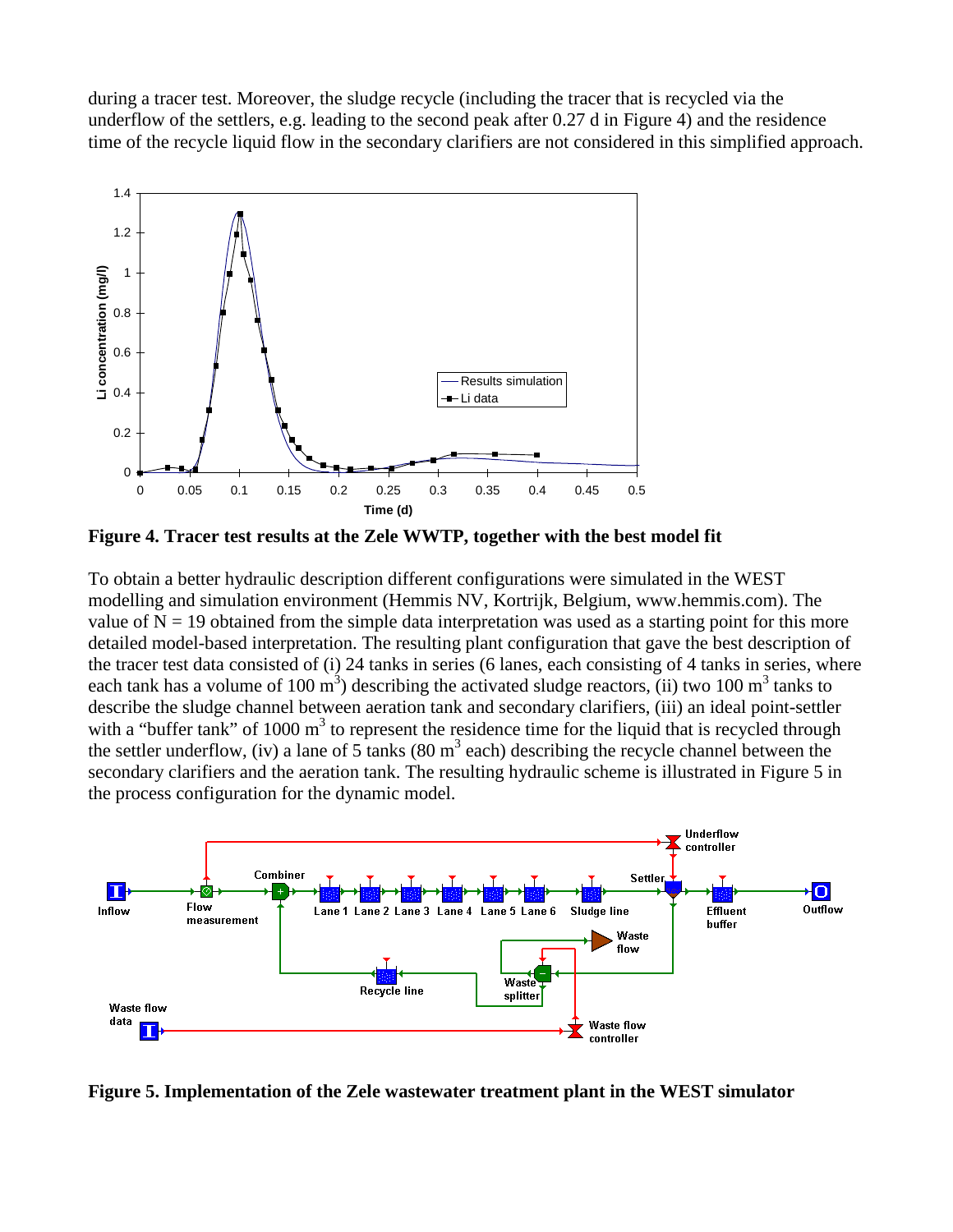### **STEP 5: BIOLOGICAL CHARACTERISATION**

It would lead too far to discuss all the experimental data recorded during the intensive measuring campaign. Some interesting features are discussed though. For instance, due to the rain event on the first day of the measuring campaign, high influent COD, TKN and SS concentrations are clearly visible. As the soluble fractions are not increased compared to the other days, it can be concluded that the rain event induces a considerable particulate load that cannot be retained by the primary clarifiers.

A diurnal pattern can be distinguished in dry weather. The concentration variations are much lower in the weekend due to the absence of industrial discharges during daytime. The fact that the readily biodegradable COD is present only during the week may also be an effect of the industrial discharge.



**Figure 6. Data set collected during the intensive measuring campaign at the Zele WWTP. Left: influent; Right effluent. Top: COD fractions (total, soluble and (only for influent) readily biodegradable ); Middle: Total Kjeldahl and NH4-N; Bottom left: Suspended Solids; Bottom** right:  $NO<sub>3</sub>$ -N.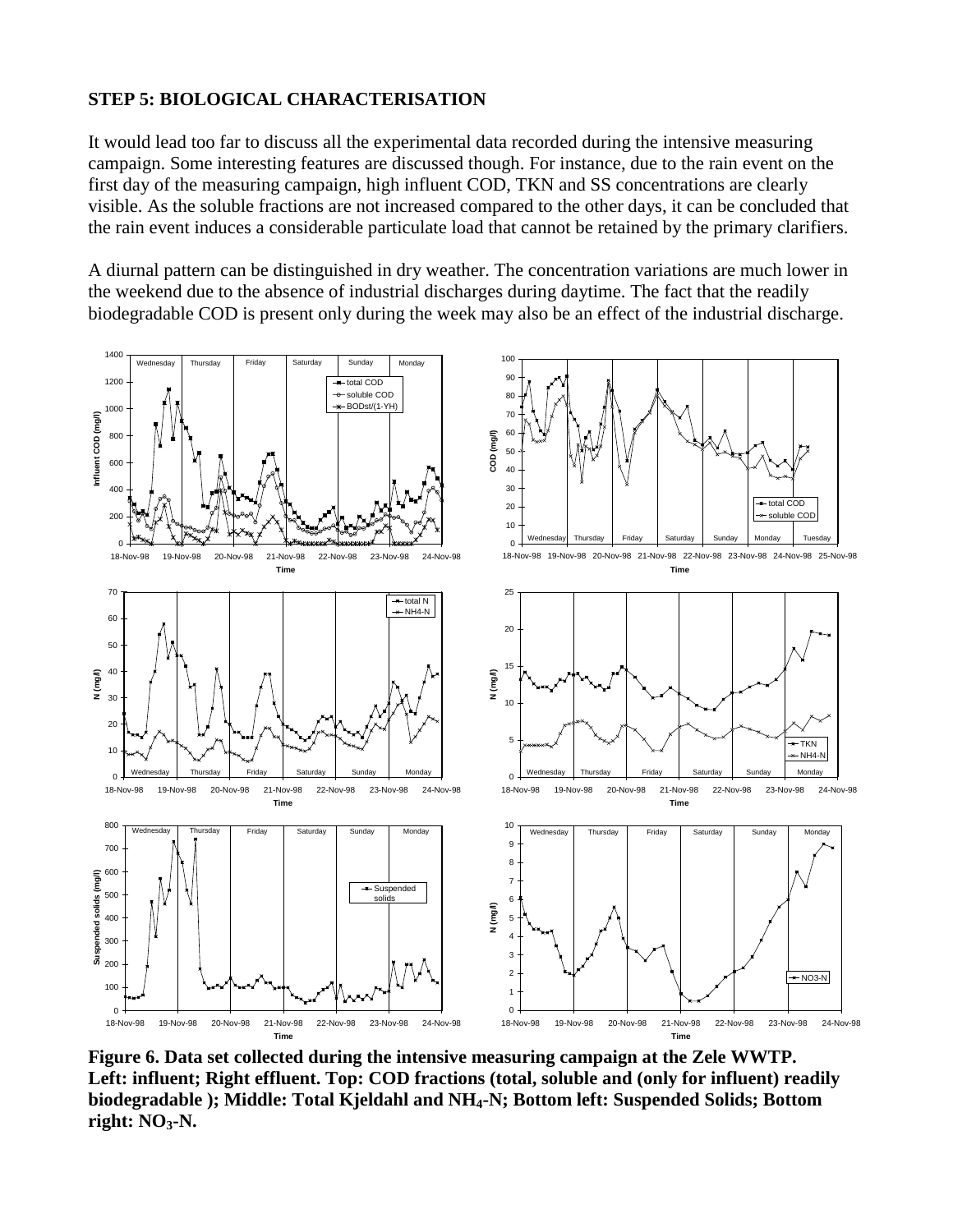Effluent quality too shows a diurnal pattern (right column of Figure 6). Evidently, the variations are much smaller than the concentration variations measured in the presettled influent. During the measuring campaign the effluent total N concentration was, in general, lower than the 15 mg/l total N effluent standard. However, on Monday, a day with normal dry weather flow, the effluent total N concentration exceeded the 15 mg/l total N standard. The data also show that full nitrification was not reached. Besides  $NH_4-N$ ,  $NO_3-N$  contributed significantly to the effluent total N concentrations during the measuring campaign.

## Translation of wastewater data into ASM1 fractions

An essential step in the wastewater characterisation is the translation of the available data from the measuring campaign into a data set that can be used as input to the ASM1. First of all, it is assumed that the oxygen concentration  $(S<sub>O</sub>)$  in the incoming wastewater is zero and the conversion of alkalinity  $(S<sub>ALK</sub>)$  is not considered to be limiting in this study. Thus, the ASM1 wastewater components to consider are related to the organic carbon (COD) and nitrogen components.

### COD components

The total COD in the model includes the components described in the following equation:

 $\text{CD}$ tot =  $\text{S}_\text{S}$  +  $\text{S}_\text{I}$  +  $\text{X}_\text{S}$  +  $\text{X}_\text{I}$ 

The presence of heterotrophic and autotrophic biomass ( $X_{BH}$  and  $X_{BA}$ ) in the influent wastewater was not considered in the ASM1 report (Henze *et al.*, 1987). Activated sludge may, however, be inoculated significantly by  $X_{BH}$  in the influent, especially in cases where no primary settling is present. As an initial approximation  $X_{BH}$  and  $X_{BA}$  were assumed to be zero in this study. The methods used to characterize the organic wastewater components are summarized in Figure 7.



**Figure 7. Summary of influent characterisation methods for organic wastewater components**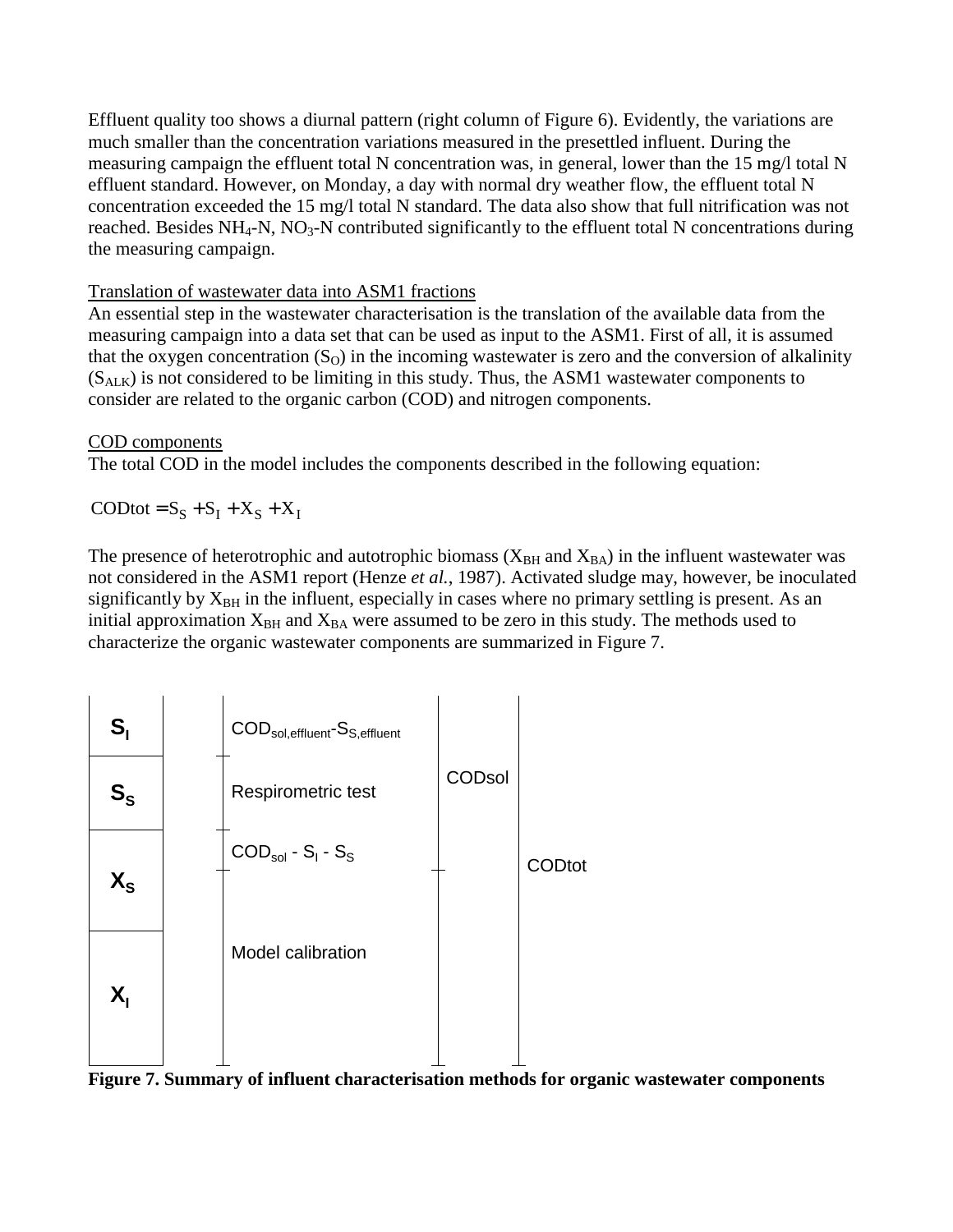## *Inert soluble organic matter (S<sub>I</sub>), influent and effluent*

Influent  $S_I$  was determined via effluent data (Henze, 1992). The weekly  $BOD_5$  results of the effluent (available from samples that are routinely taken on the effluent of the WWTP) were used to determine the effluent S<sub>S</sub> concentration. An average effluent BOD<sub>5</sub> concentration of  $6.2 \pm 3.0$  mg/l had been measured, and an average BOD<sub>5</sub>/CODtot ratio of  $0.07 \pm 0.03$  was calculated for the effluent data. Assuming a BOD yield (Y) of 0.20 (STOWA, 1996), the corresponding effluent  $S_s$  concentrations were calculated according to the equations below. The influent  $S_I$  was then obtained by combining both equations.

 $S_{S,effluent} = \frac{0.07 * \text{CODtot}}{(1 - Y)} = 0.0875 * \text{CODtot}_{effluent}$  $S_{I,effluent} = S_{I,inf luent} = (CODsol_{effluent} - S_{S,effluent})$ 

### *Readily biodegradable substrate (SS), influent*

Using respirometric tests (Vanrolleghem *et al.*, 1999), the influent readily biodegradable COD is set equal to the model component  $S_S$ .

In the next step, the mass balance for influent CODsol (CODsol<sub>influent</sub>) was checked:

 $\text{CODsol}_{\text{inf}} = S_{\text{S}} + S_{\text{I}} + S_{\text{rest}}$ 

In case the measured CODsol<sub>influent</sub> is higher than  $S_s + S_l$ , a solution may be to add  $S_{rest}$  to the slowly biodegradable substrate,  $X_S$ . On the contrary, if CODsol<sub>influent</sub> is lower than  $S_S + S_I$ , part of the measured  $BOD_{st}$  may be considered to be originating from  $X_s$ . For the wastewater under study it appeared that  $\text{CODsol}_{\text{influent}} > (S_S + S_I)$ , thus  $S_{\text{rest}}$  was added to the  $X_S$  component.

### *Slowly biodegradable substrate (XS), influent*

Part of the  $X_S$  concentration came from the above mass balance as  $S_{rest}$ . However,  $X_S$  was also partly determined from the steady state model evaluations as the remainder of the particulate COD that was not considered  $X_I$  (see below).

### *Inert suspended organic matter (XI), influent*

The best estimate for  $X_I$  is obtained by comparing the measured and predicted sludge concentration and sludge production (Henze *et al.*, 1987; Henze *et al.*, 1995). The X<sub>I</sub> influent concentration is typically used as a "tuning component" in the model calibration of the sludge balance (Henze *et al.*, 1995; Nowak *et al.*, 1999), and the  $X_s$  concentration is adjusted accordingly via the mass balance below (assuming that  $X_{BH}$  and  $X_{BA}$  are negligible in the influent, see above).

 $\text{CD}$ tot –  $\text{CD}$ sol =  $X_{\text{S}} + X_{\text{I}}$ 

Initially  $X_I$  was assumed to be 50 % of the particulate COD. However, this was adjusted during the steady state model calibration (see Steps 7-9 below).

### N components

For the nitrogen fractions a similar approach was used for both influent and effluent characterisation. It was assumed that the influent contains negligible concentrations of nitrate  $(S_{NO})$ . The total Kjeldahl nitrogen could then be fractionated according to (Henze *et al.*, 1987):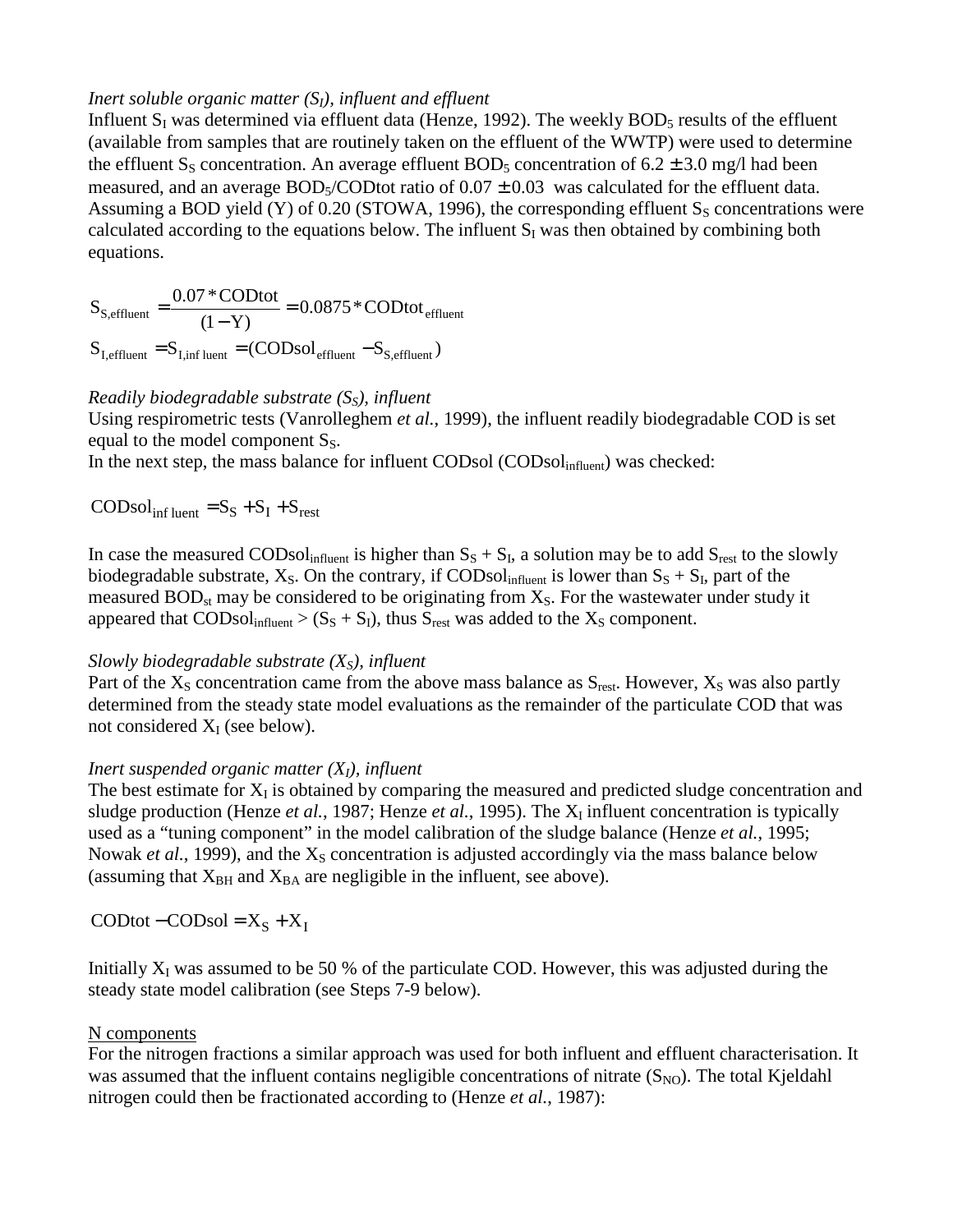$TKN = X_{NI} + X_{ND} + S_{NI} + S_{ND} + S_{NH}$ 

*Ammonia nitrogen (SNH)*

The analytically measured  $NH_4$ -N concentration was considered to be equal to  $S_{NH}$ .

# *Soluble biodegradable organic nitrogen (SND)*

Since only TKN measurements were available, an assumption had to be made on the soluble fraction. It was considered that the ratio of soluble to total TKN was equal to the ratio of CODsol to CODtot. The soluble Kjeldahl nitrogen (SKN) was therefore approximated via

$$
SKN = \frac{CODsol}{CODtot} \cdot TKN = S_{NI} + S_{ND} + S_{NH}
$$

and by assuming that the nitrogen content of the inert soluble organic matter  $(i_{\rm NSI})$  equals 1.5% (Henze *et al.*, 1995) the concentration of  $S_{ND}$  can be determined via:

$$
S_{ND} = SKN - i_{NSI} \cdot S_I - S_{NH}
$$

# *Slowly biodegradable organic nitrogen (XND)*

For the determination of  $X_{ND}$  an assumption must be made concerning the nitrogen content of inert suspended organic matter ( $i_{\text{NXI}}$ ). With a value of 1% for  $i_{\text{NXI}}$  (Henze *et al.*, 1995),  $X_{\text{ND}}$  becomes:

$$
X_{ND} = TKN - i_{NXI} \cdot X_I - SKN
$$

### Sludge composition

Based on ten measurements of the COD, SS and VSS content in the mixed liquor and the recycle sludge (Table 2), it can be concluded that this activated sludge has a slightly higher COD/VSS ratio than typical values, perhaps due to the industrial origin of part of the wastewater.

### Kinetic characterization

Respirometric experiments were conducted to obtain data from which kinetic parameters related to nitrification and COD degradation could be estimated. The design of these experiments is described in more detail elsewhere (Petersen, 2000), but consisted of simultaneous addition of wastewater and ammonium, thus allowing to estimate the nitrification kinetics and the degradation of COD in a single experiment. The exogenous oxygen uptake rate,  $r_{O,ex}$ , caused by the wastewater and ammonium addition can be described by :

$$
r_{O,ex} = (1 - Y_H) \cdot \frac{\mu_{maxH} X}{Y_H} \cdot \frac{S_S}{K_S + S_S} + (4.57 - Y_A) \cdot \frac{\mu_{maxA} X}{Y_A} \cdot \frac{S_{NH}}{K_{NH} + S_{NH}}
$$

# **Table 2. Sludge composition analysis (average and 95% confidence interval)**

|                  | SS(g/l)          | VSS/SS          | COD/SS          | COD/VSS         | TKN/COD (%)     |
|------------------|------------------|-----------------|-----------------|-----------------|-----------------|
| Activated sludge | $4.01 \pm 1.20$  | $0.70 \pm 0.02$ | $1.38 \pm 0.26$ | $1.99 \pm 0.36$ | $3.90 \pm 1.31$ |
| Recycle sludge   | $10.05 \pm 5.27$ | $0.69 \pm 0.02$ | $1.37 \pm 0.12$ | $1.98 \pm 0.17$ | $3.45 \pm 1.38$ |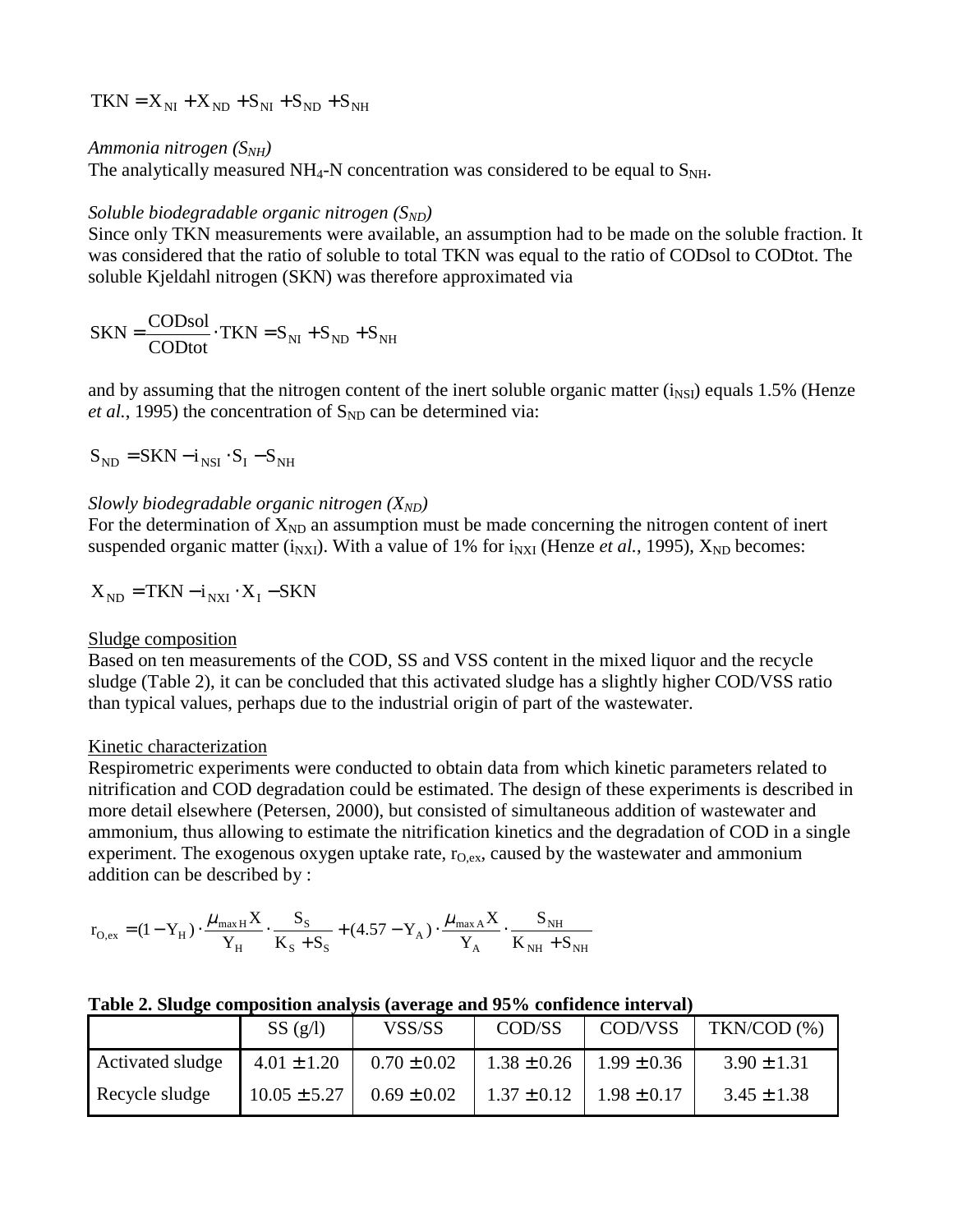

**Figure 8. Example of respirograms obtained from respirometric tests with wastewater and wastewater mixed with ammonium**

In Figure 8 a typical respirogram of a wastewater sample (lower line) and a respirogram obtained after addition of wastewater plus extra ammonium (top line) are illustrated. It is obvious that the first respirogram obtained when only wastewater is added to the sludge can not be separated clearly into two parts, i.e. one part that describes the oxygen consumption due to COD degradation and one part that describes the nitrification. Thus, it can be concluded that such respirogram is not informative enough for the identification of both the nitrification kinetics and the degradation kinetics related to COD removal. Therefore optimal experiments were designed by Petersen (2000) where an optimal dose of additional ammonium was added together with the wastewater. In this way it became possible to simultaneously and reliably identify the kinetic parameters of both processes from one set of experimental data. For a complete description of the lab-scale experiments and their interpretation, including the estimation of kinetic parameters, the reader is referred to Petersen (2000) and Gernaey *et al.* (2001).

An interesting finding for this treatment plant was that the respirograms obtained were in general not informative enough to describe the degradation of COD in the wastewater via Monod kinetics, as described in the equation above (i.e. the respiration rate was not saturated at a certain constant maximum value in the experiment corresponding to an absence of zero order kinetics). Consequently, the COD degradation was instead described with a simpler model, i.e. a first order model, where the first order rate constant k replaces the Monod parameter combination  $\mu_{\text{max H}}/K_s$ , leading to the following model for the respiration rate:

$$
r_{\rm O,ex} = (1 - Y_{\rm H}) \cdot \frac{kX}{Y_{\rm H}} S_{\rm S} + (4.57 - Y_{\rm A}) \cdot \frac{\mu_{\rm max \, A} X}{Y_{\rm A}} \cdot \frac{S_{\rm NH}}{K_{\rm NH} + S_{\rm NH}}
$$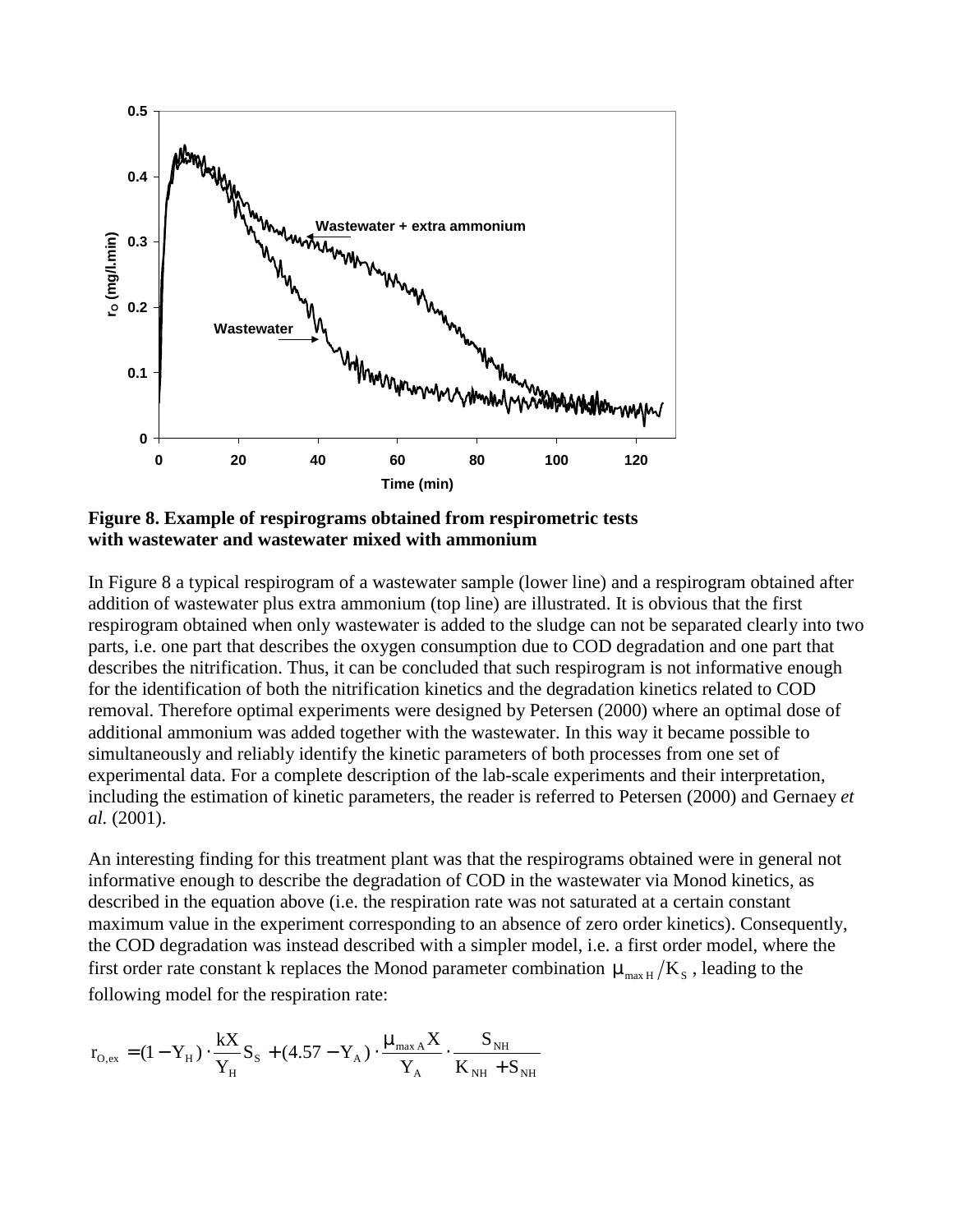#### **STEP 7-9 STEADY STATE MODEL CALIBRATION**

The main aim of this step is to fit the sludge production to the plant data. This is done by adjusting parameters for long term behavior such as decay rates and influent inert particulates  $X<sub>1</sub>$ . An experimental value of the decay rate was determined from a lab-scale respirometric test in which the endogenous respiration rate,  $r_{O,end}$ , is measured in a long term (5 days) aerated batch experiment without substrate supply. The endogenous decay rate,  $b_H$ ', is determined as the slope of the curve consisting of  $\ln(r_{\text{O end}}(0))/\ln(r_{\text{O end}}(t))$  data points plotted as function of time (Ekama *et al.*, 1986). This decay rate can then be transformed into the model decay rate  $b<sub>H</sub>$  via (Henze *et al.*, 1987):

$$
b_{\rm H} = \frac{b_{\rm H}}{1 - Y_{\rm H} (1 - f_{\rm p})}
$$
 (5)

where  $Y_H$  was set to 0.67 and  $f_p$  to 0.08 according to the ASM1 default parameters (Henze *et al.*, 1987). Temperature correction of the parameters determined from the lab-scale experiments (18  $^{\circ}$ C) were carried out according to standard procedures (Henze *et al.*, 1997). The value of 0.41  $d^{-1}$  obtained in this way was used as a starting point in the calibration.

For the steady state model calibration a simple WWTP configuration was constructed in the simulator. The steady state configuration consisted of one aeration tank ( $V = 2600$  m<sup>3</sup>), a point-settler, an internal recycle line  $(V = 400 \text{ m}^3)$ , and a constant average sludge waste flow from the recycle line.

Initial trials of steady state calibration of the sludge production were unsuccessful when the rainy period was not included in the evaluated period. Indeed, the extra load of COD and SS during the rain period contributed significantly to the sludge production, and this extra sludge production was most probably only wasted during the following dry weather flow days. To take this into account it was therefore decided to include the data measured during the rain event as well when calculating the average influent composition. With these loadings it was possible to calculate sludge productions that were comparable to the measured ones (19177 kg versus 19535 kg). To reach this, the decay rate had to be increased to 0.5 d-1 which is relatively high compared to the value reported in Henze *et al.* (1987), but in accordance with the experimental value of 0.41  $d<sup>-1</sup>$ .

In this step the fraction of nitrifiers and heterotrophs on the total biomass concentration (expressed as COD) is to be established as well. The calibrated values can be compared to values obtained from direct equations such as, for nitrifiers (Sinkjær *et al.*, 1994):

$$
f_{BA} = Y_A \cdot \frac{\theta_X}{1 + b_A \cdot \theta_X} \cdot \frac{N_{NIT}}{MLVSS \cdot V}
$$

For the plant under study, the above equation yielded  $f_{BA} = 0.0085$  mg COD<sub>NIT</sub>/mg COD. This value is very close to the steady state model calibration that yielded an autotrophic biomass fraction  $(f_{BA})$  of  $0.0086$  mg  $\text{COD}_{\text{NIT}}$ /mg  $\text{COD}$ .

The fraction of heterotrophic biomass  $(f<sub>BH</sub>)$  was calculated in a similar way leading to a directly calculated value of  $0.217 \text{ mg } COD_{\text{HET}}/\text{mg } COD$  that compares well to the steady state calibration value of  $0.182$  mg  $\text{COD}_{\text{HET}}/\text{mgCOD}$ .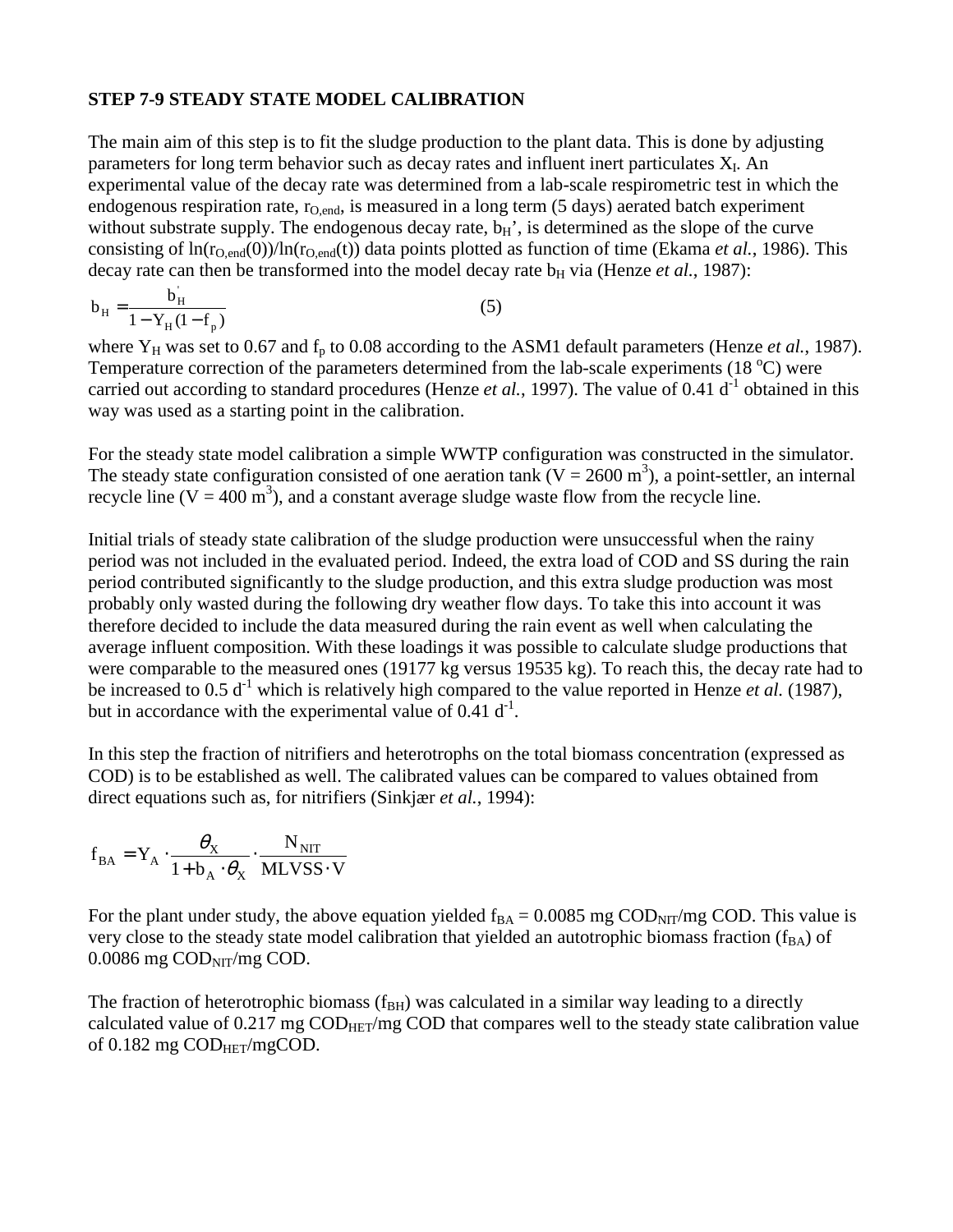#### **STEP 10 DYNAMIC MODEL CALIBRATION**

The configuration used to model the dynamics of the Zele WWTP was already presented in step 3 when the hydraulic calibration was completed (see Figure 5). It is indeed the hydraulic characterization that determines the number and location of the tanks in which the reactions take place. Some specific elements had to be added though to describe the process operation adequately. The recycle flow was controlled at 55 % of the influent flow rate, to simulate the behaviour of the full-scale WWTP. To this purpose an influent flow measurement coupled to a proportional underflow controller was included in the model (see Figure 5). Furthermore, a waste flow controller was implemented in the model to simulate the discontinuous sludge waste from the recycle line. This on/off controller was fed with a data input block that indicated the sludge waste rate (the data were obtained from the treatment plant operation logbook).



In the dynamic calibration, special attention was devoted to establish the parameter values of the maximum specific growth rates of heterotrophs and nitrifiers. The maximum specific growth rates  $\mu_{\text{maxH}}$  and  $\mu_{\text{maxA}}$  were calibrated to 2.8 d<sup>-1</sup> and 0.31 d<sup>-1</sup> respectively, and the K<sub>S</sub> was adjusted to 15 mg COD/l. Since the simulated  $S_{NH}$  concentration in the aeration tanks was always higher than about 3 mg N/l (i.e. the minimum measured concentration of the final effluent, see Figure 6) the influence of the half saturation coefficient,  $K_{NH}$ , is insignificant and it does not have to (nor can it !) be estimated. With these calibrated parameters, the model predicts effluent  $S_{NH}$  and  $S_S$  data (Figure 9) reasonably well. Only on one occasion do the simulations result in a  $S_s$  peak that is not present in the data. This  $S_s$  peak corresponds to a high influent concentration that coincides with a high flow rate, which could apparently not be dealt with in an adequate way.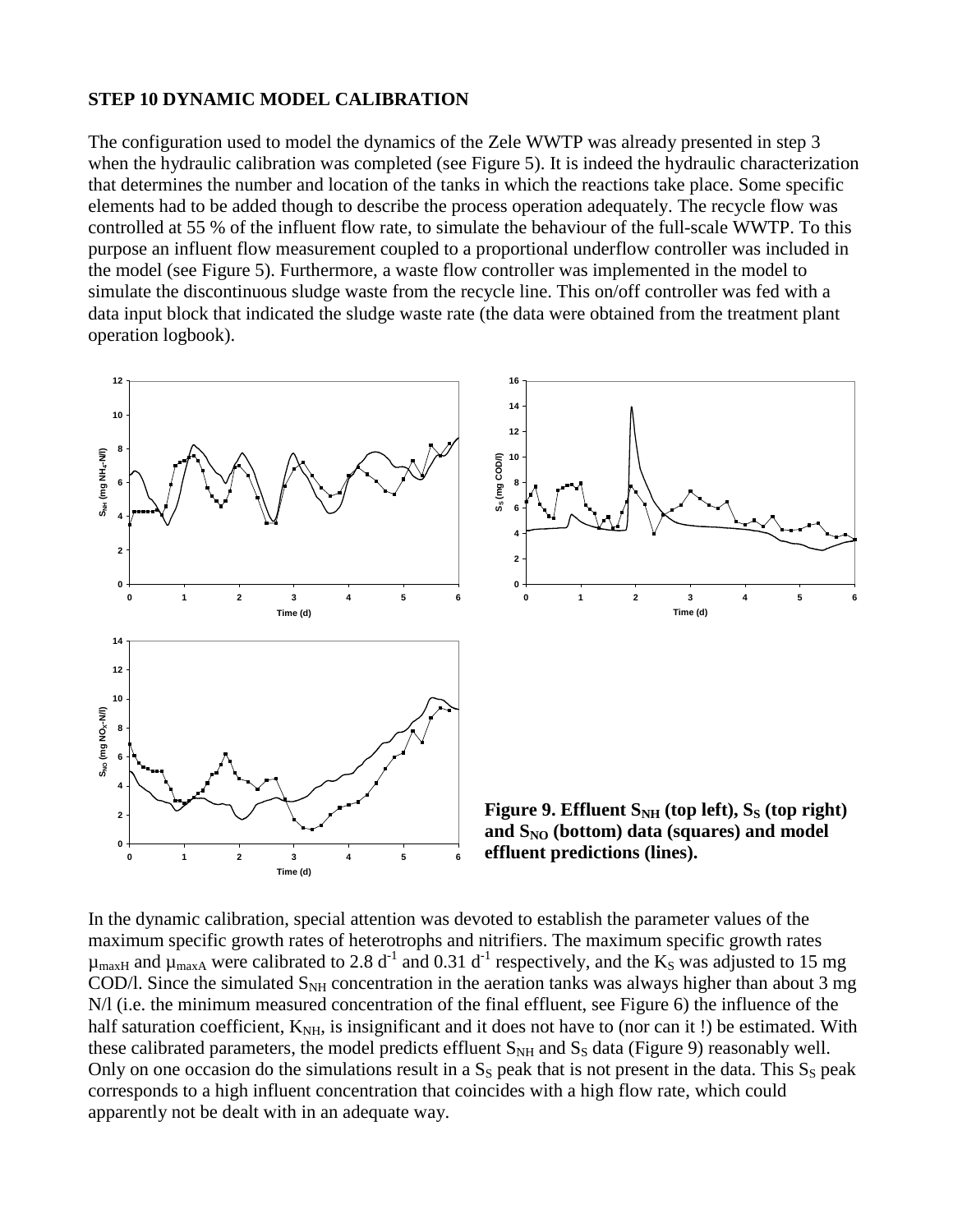Initially the model predicted too high  $S_{NO}$  concentrations in the final effluent. Although the activated sludge system is fully aerated it is likely that some simultaneous denitrification can take place in the system, e.g. in the less intensively aerated recycle channel. For instance, the  $NO<sub>3</sub>-N$  concentration decreased to about 1 mg N/l on Friday evening and Saturday morning. This can be explained by an increased residence time in the aeration tank (lower influent flow rate) combined with availability of sufficient readily biodegradable carbon for denitrification entering the WWTP on Friday afternoon (see Figure 3 and 6). The effluent  $NO_3-N$  concentration increased again on Sunday and Monday (Figure 9) probably due to lack of readily biodegradable COD (see Figure 6). To deal with this deviation, the saturation coefficient for oxygen,  $K_{OH}$ , was increased slightly to 0.5 mg  $O_2.I<sup>-1</sup>$  to decrease the inhibition of denitrification by  $O_2$ . In addition, the fraction of denitrifiers,  $\eta_g$ , was decreased to 0.6. The resulting description of effluent  $S_{NO}$  (Figure 9) appears acceptable.

As a final evaluation of the calibration quality, the removal efficiencies for CODtot, CODsol, TKN and NH4-N have been calculated on the basis of the measured data on the one hand, and on the basis of the dynamic simulation results on the other hand. Table 3 shows that the model is able to describes the actual removal very well. Table 4 summarizes the results of the calibration and gives the complete parameter list of the calibrated dynamic model of the Zele wastewater treatment plant.

| Table J. Comparison of Femoval emelencies found in the data and pred |               |               |     |          |
|----------------------------------------------------------------------|---------------|---------------|-----|----------|
| Removal efficiency                                                   | <b>CODtot</b> | <b>CODsol</b> | TKN | $NH_A-N$ |
| <b>Measurements</b>                                                  | 84%           | 73%           | 68% | 58%      |
| Simulation                                                           | 83%           | 72%           | 67% | 54%      |

**Table 3. Comparison of removal efficiencies found in the data and predicted by the model**

| Parameter           | Default $(10^{\circ}C)$ | Calibrated | Units                                   |
|---------------------|-------------------------|------------|-----------------------------------------|
| $Y_H$               | 0.67                    |            | g cell COD formed/g COD oxidized        |
| $Y_A$               | 0.24                    |            | g cell COD formed/g N oxidized          |
| $\mu_{maxH}$        | 3.0                     | 2.8        | $d^{-1}$                                |
| $\mu_{\text{maxA}}$ | 0.3                     | 0.31       | $d^{-1}$                                |
| $b_H$               | 0.2                     | 0.5        | $d^{-1}$                                |
| $b_A$               | 0.05                    | 0.02       | $d^{-1}$                                |
| $K_{S}$             | 20                      | 15         | $g$ COD/ $m3$                           |
| $K_{NH}$            | 1.0                     |            | g NH <sub>4</sub> -N/m <sup>3</sup>     |
| $K_{NO}$            | 0.5                     |            | $g NO3-N/m3$                            |
| $K_{OH}$            | 0.2                     | 0.5        | g O <sub>2</sub> /m <sup>3</sup>        |
| $K_{OA}$            | 0.4                     |            | g O <sub>2</sub> /m <sup>3</sup>        |
| $k_h$               | 1.0                     |            | g slowly biodegradable COD/g cell COD.d |
| $K_X$               | 0.01                    |            | g slowly biodegradable COD/g cell COD   |
| $\eta_g$            | 0.8                     | 0.6        | Dimensionless                           |

**Table 4. List of main parameters for dynamic model (10 <sup>o</sup> C)**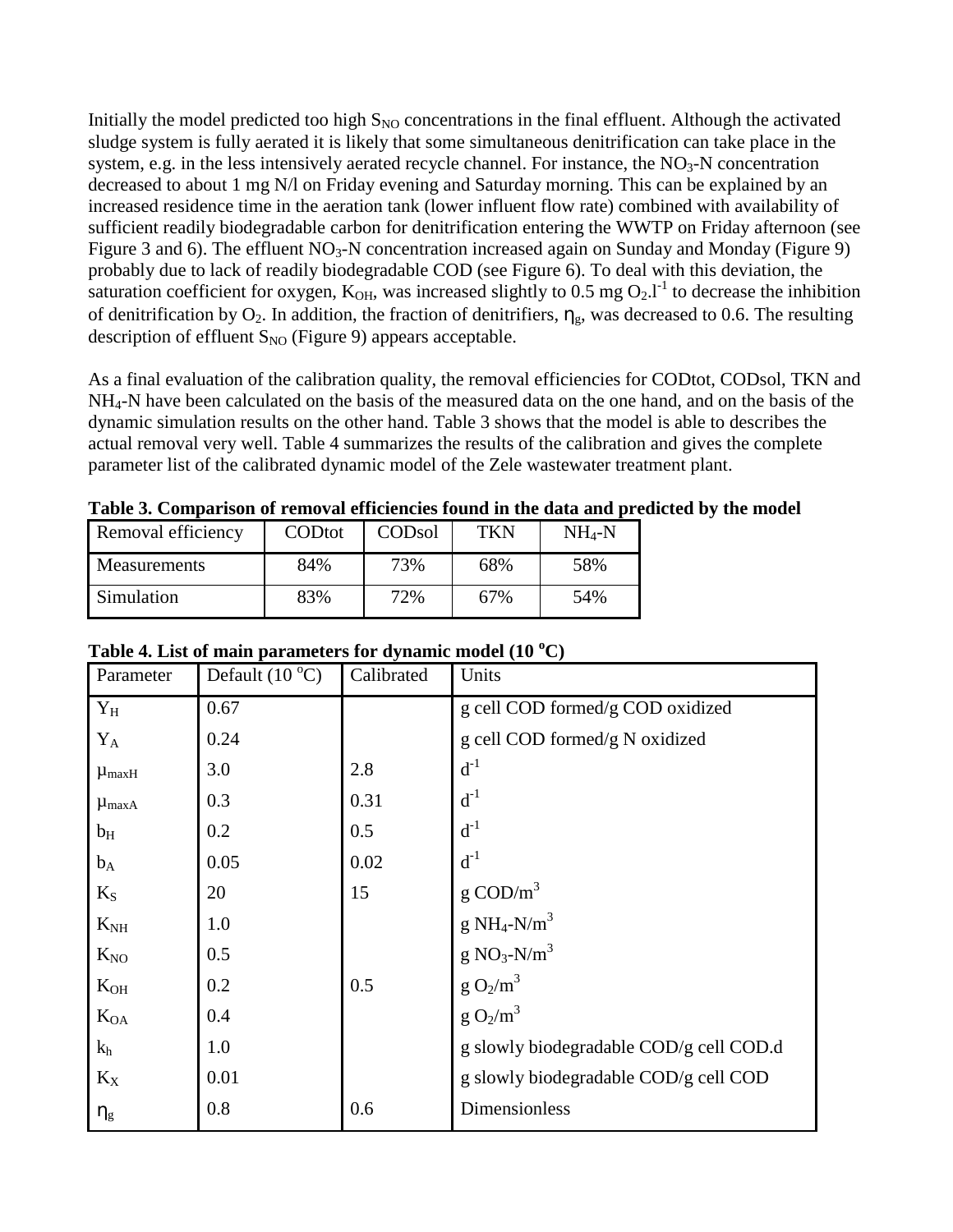#### Validation

Since this calibration was not using the parameter estimates obtained from the respirometric labexperiments, a chance was available to perform a validation of the values found.

When considering the nitrification kinetics, it has to be borne in mind that, in fact, one can only estimate a parameter combination involving the maximum specific growth rate, i.e.  $(4.57 - Y_A) \cdot \mu_{\text{max A}} \cdot X_{BA} / Y_A$  from such respirometric tests (Petersen *et al.*, 2000). This combination is in fact equal to the maximum oxygen uptake rate for nitrification assuming no substrate limitation. Thus, a way to validate the parameters of the full-scale model with the ones derived from lab-scale experiments (corrected for temperature differences) is to compare the parameter combination just described with the value found by dynamic calibration. With a  $\mu_{\text{maxA}}$  of 0.31 d<sup>-1</sup> and an average X<sub>BA</sub> of about 40 mg COD/l, the simulated maximum oxygen uptake rate becomes  $225 \text{ mg} \cdot \text{L}^{-1} \cdot \text{d}^{-1}$ . This is in very good agreement with the parameter combination derived from 21 independent lab-scale experiments which had an average of 237 mg/l.d with a 95% confidence interval of 175-300 mg. $l^{-1}$ .d<sup>-1</sup>.

As mentioned above, the heterotrophic substrate degradation observed in the respirometric labexperiments could not be described with a Monod model, but only with a first order expression. However, a validation of the calibrated parameters in the full-scale model (that does use the Monod kinetic model) versus the lab-experiment based parameters can still be carried out. Indeed, the substrate degradation rate can be calculated on the basis of both the lab-scale model and its parameters on the one hand, and the Monod model and its parameters on the other hand. The calculated substrate concentration dependent degradation rates can be seen in Figure 10. The lab-experiment based parameters were estimated on the basis of 16 different respirometric tests and the corresponding 95% confidence interval is given in Figure 10 as well.



Figure 10. Substrate removal rate (dS<sub>S</sub>/dt) plotted as a function of the substrate concentration for **the Monod model (used in the calibrated model) and the 1st order model (used for the interpretation of the lab respirometric data)**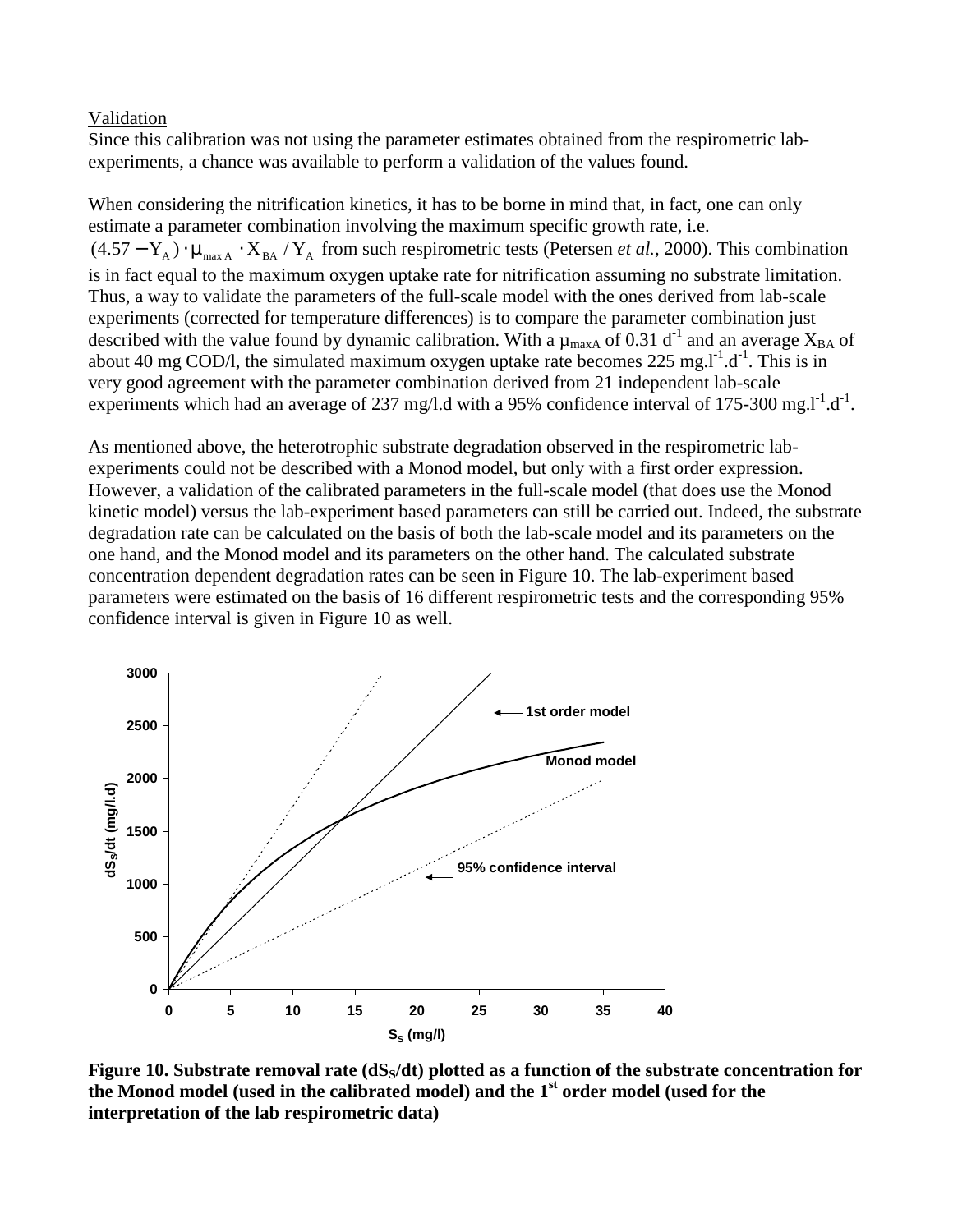For the predictions by the Monod model the average simulated biomass concentration was used for  $X<sub>BH</sub>$ . It is clear that as  $S<sub>S</sub>$  increases, the model result based on the lab-experiment based parameters deviates from the Monod model. However, important to notice is that for the smaller  $S_S$  concentrations, i.e. in the first order region of the Monod model,  $S_S < K_S$ , the Monod profile lies within the results of the lab-scale experiments, confirming that a value of 2.8  $d^{-1}$  for  $\mu_{\text{maxH}}$  and 15 mg/l for K<sub>S</sub> are reasonable. The simulated  $S_S$  concentrations in the main part of the aeration tanks were indeed below the value of  $K<sub>S</sub>$ . Thus, the experimental first order description of the  $S<sub>S</sub>$  removal is realistic.

#### **MODEL REDUCTION**

Since the number of tanks in the current model of the aeration tank is 24, a considerable amount of calculations are necessary to run simulation. Indeed, in each of these tanks a full set of ASM1 differential equations must be solved. It was therefore investigated whether the number of tanks could not be reduced. To evaluate the loss in accuracy due to model reduction, the quality of correspondence between the simulated values and the available data of  $S_{NH}$  was evaluated. The criterion that was chosen is the average relative deviation (ARD):

$$
ARD = \frac{1}{n} \cdot \sum_{i=1}^{n} \left( \frac{|Xi_{obs} - Xi_{sim}|}{Xi_{obs}} \right) \cdot 100\%
$$

For the calibrated 24-tank model the ARD was 16.5%. When the number of tanks was reduced from 24 to 12 tanks in the aeration lane, and from 5 to 3 in the recycle channel, the same ARD (16.5%) was obtained for effluent  $S_{NH}$ . Thus, this model reduction gave the same accuracy as the full model. However a further reduction of the number of tanks to 8 in the activated sludge lanes and 2 in the recycle channel gave a significantly worse description with an ARD that increased to 73.5%. Although the dynamics of the effluent  $S_{NH}$  data could still be described, the simulated  $S_{NH}$  concentrations were in general considerably higher than the measured data with the last model. In principle, one could imagine that if the value of  $\mu_{\text{maxA}}$  is increased then a similar model fit for the reduced 8 tanks in series model could be reached as for the calibrated model, since an increase of  $\mu_{\text{maxA}}$  would decrease the outlet  $S_{NH}$ . Thus, this means that a "wrong" hydraulic characterisation could be compensated by a change of kinetic parameter values.

Summarising, the model reduction to 12 and 3 tanks instead of 24 and 5 resulted in a model that needed about 50% less calculation time for a simulation.

### **CONCLUSION**

A systematic model calibration procedure was presented and evaluated for a combined municipalindustrial WWTP. It was underlined that it is very important to define the purpose of the model carefully since this will determine how to approach the model calibration. In this study it was clearly illustrated how additional information obtained from tests specifically designed to describe the hydraulics and the biology of the system help to decide on realistic model parameters during the model calibration procedure.

The aim of this study was to obtain a good description of the N removal capacity, since the model was to be applied for process optimisation in a later stage. It was thus important to have a good description of the process dynamics. Therefore, the hydraulic behaviour of the system was investigated, resulting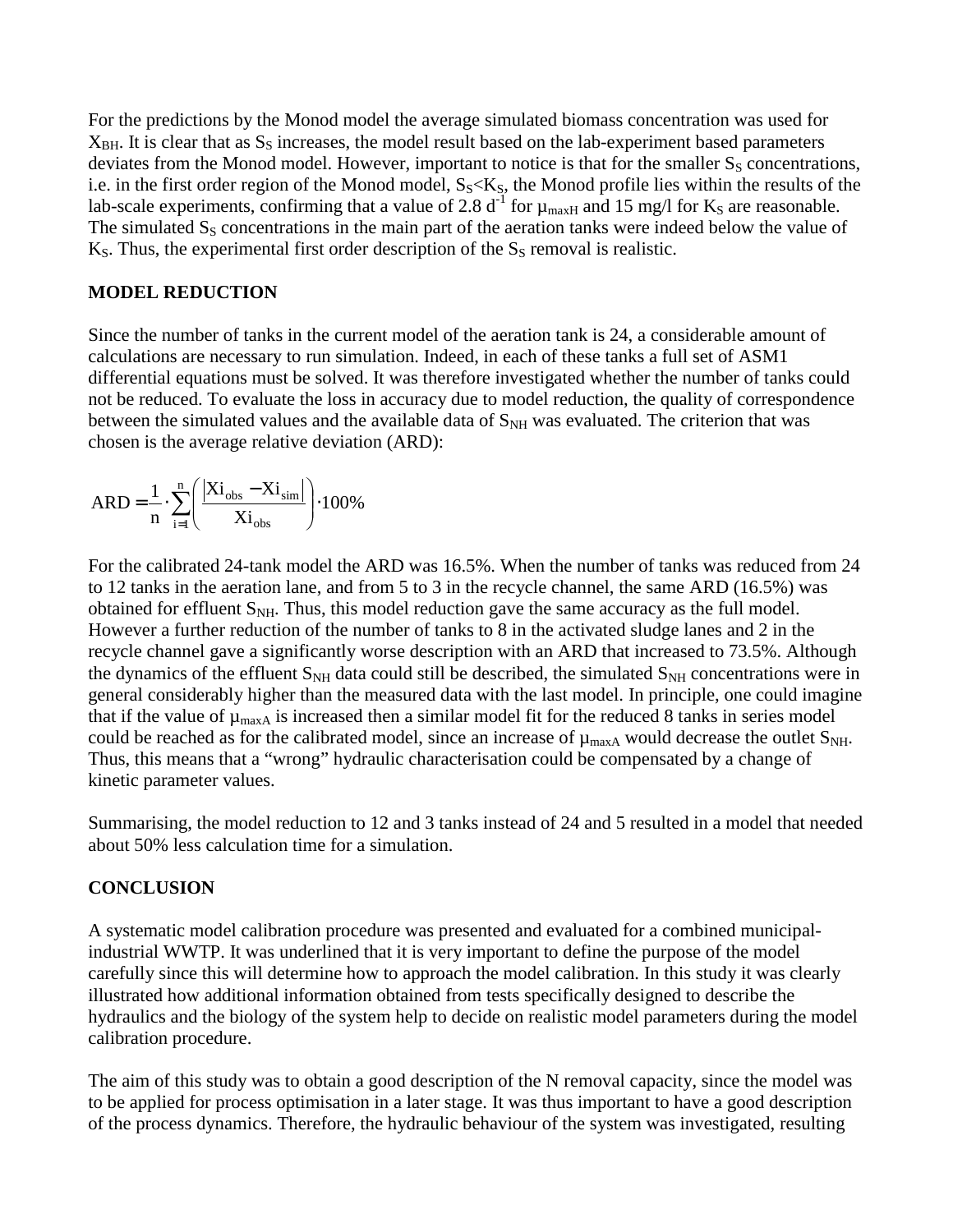in a 24 tanks-in-series model to describe the plug flow aeration tank. It was shown that this hydraulic model could be reduced to a 12 tanks-in-series model, yielding a 50% reduction of the calculation time for the scenario simulations.

Two of the most important parameters to calibrate were the maximum specific growth rates of heterotrophs and nitrifiers. It was found that additional information on the specific growth rates derived from respirometric lab-experiments can be very important to confirm that the calibrated parameters of the full-scale model are realistic.

### **REFERENCES**

- de la Sota A., Larrea L., Novak L., Grau P. and Henze M. (1994) Performance and model calibration of R-D-N processes in pilot plant. Wat. Sci. Technol., **30**(6), 355-364.
- De Clercq B., Coen F., Vanderhaegen B. and Vanrolleghem P.A. (1999) Calibrating simple models for mixing and flow propagation in waste water treatment plants. Wat. Sci. Technol., **39**(4), 61-69.
- Dupont R. and Sinkjær O. (1994) Optimisation of wastewater treatment plants by means of computer models. Wat. Sci. Technol., **30**(4), 181-190.
- Ekama G.A., Dold P.L. and Marais G.v.R. (1986) Procedures for determining influent COD fractions and the maximum specific growth rate of heterotrophs in activated sludge systems. Wat. Sci. Technol., **18**(6), 91-114.
- Gernaey K., Petersen B., Ottoy J.P. and Vanrolleghem P.A. (2001) Activated sludge monitoring with combined respirometric - titrimetric measurements. Wat. Res., **35**, 1280-1294.
- Gernaey K., Petersen B., Parmentier G., Bogaert H., Ottoy J.P. and Vanrolleghem P.A. (2000) Application of dynamic models (ASM1) and simulation to minimize renovation costs of a municipal activated sludge wastewater treatment plant. Proceedings  $1<sup>st</sup>$  World Congress of the International Water Association, 3-7 July 2000.
- Henze M. (1992) Characterization of wastewater for modelling of activated sludge processes. Wat. Sci. Technol., **25**(6), 1-15.
- Henze M., Grady C.P.L.Jr., Gujer W., Marais G.V.R. and Matsuo T. (1987) Activated Sludge Model No. 1. IWA Scientific and Technical Reports No. 1. London, UK.
- Henze M., Gujer W., Mino T., Matsuo T., Wentzel M.C.M. and Marais G.v.R. (1995) Activated sludge model No. 2. IWA Scientific and Technical Report No. 3, London, UK.
- Henze M., Harremoës P., la Cour Janssen J. and Arvin E. (1997) Biological and chemical wastewater treatment.  $2<sup>nd</sup>$  edition, Springer, Berlin.
- Kristensen H.G., la Cour Janssen J. and Jørgensen E. (1998) Batch test procedures as tools for calibration of the activated sludge model – A pilot scale demonstration. Wat. Sci. Technol., **37**(4-5), 235-242.
- Lesouef A., Payraudeau M., Rogalla F. and Kleiber B. (1992) Optimizing nitrogen removal reactor configurations by on-site calibration of the IAWPRC activated sludge model. Wat. Sci. Technol., **25**(6), 105-123.
- Ljung L. (1987) System Identification Theory for the User. Prentice-Hall, Englewood Cliffs, New Jersey.
- Nowak O., Franz A., Svardal K., Muller V. and Kuhn V. (1999) Parameter estimation for activated sludge models with help of mass balances. Wat. Sci. Technol., **39**(4), 113-120.
- Pedersen J. and Sinkjær O. (1992) Test of the activated sludge models capabilities as a prognostic tool on a pilot scale wastewater treatment plant. Wat. Sci. Technol., **25**(6), 185-194.
- Petersen B. (2000) Calibration, identifiability and optimal experimental design of activated sludge models, Ph.D. thesis, Ghent University, Faculty for Agricultural and Applied Biological Sciences, Belgium.